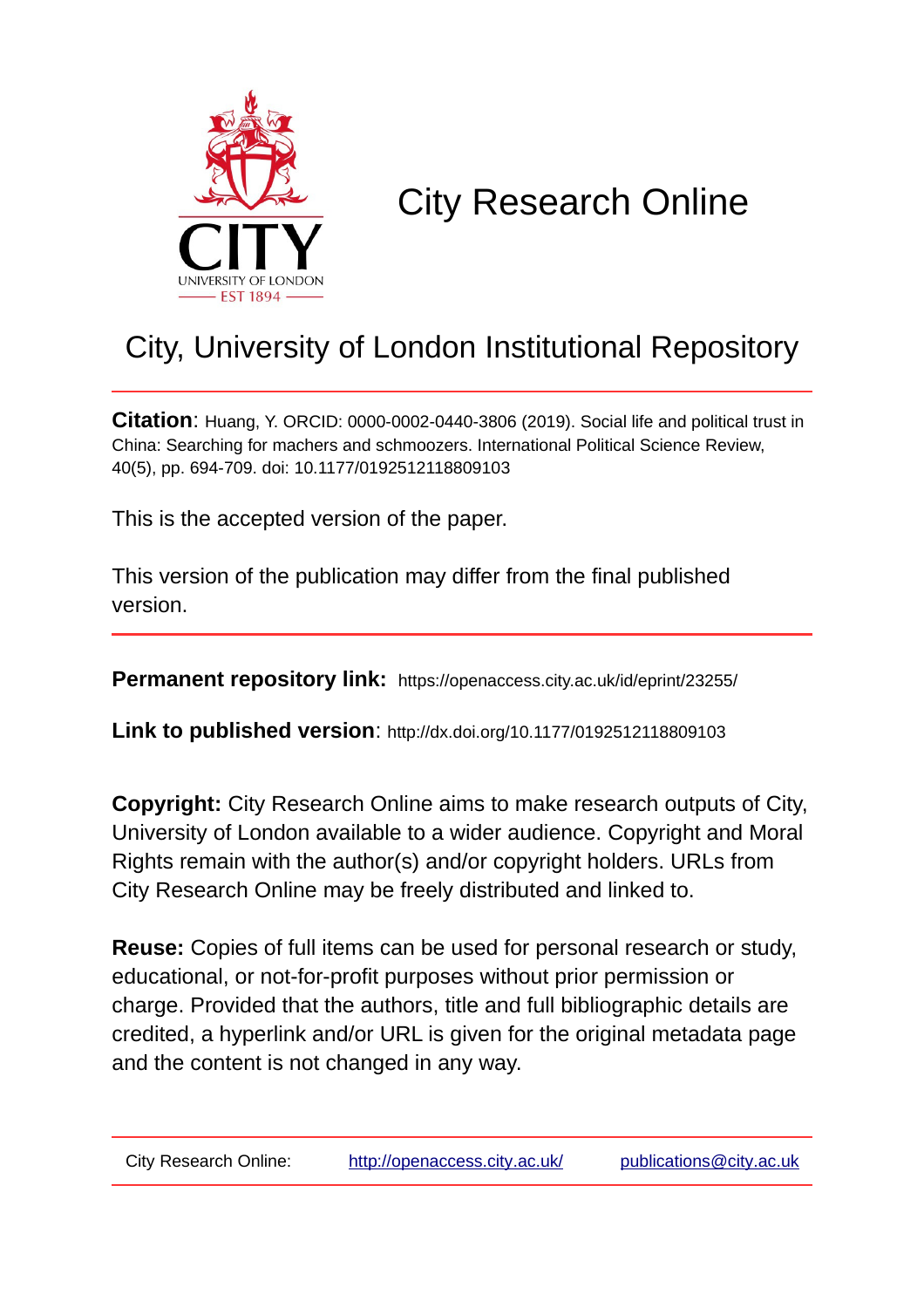## **Social life and political trust in China: Searching for machers and schmoozers**

Yinxuan Huang, University of Manchester, UK

## **Abstract**

Previous literature has provided little evidence regarding the ways in which China's burgeoning social life and rapid urbanisation shape Chinese people's level of trust in their government leaders. This article builds on Robert Putnam's conceptualization of maching and schmoozing as formal and informal forms of social involvement, respectively. Using the 2012 Chinese General Social Survey, we identify four types of participants in social involvement, namely the inactives, machers, schmoozers, and all-rounders, to untangle various aspects of social life in China. Our empirical analysis shows that the sociodemographic positions of the four types of social involvement are largely distinct. Our findings also contribute to the study of political trust by offering insight into the complicated associations between social involvement, hukou status and political trust in contemporary Chinese society.

## **Keywords**

Social capital, political trust, hukou, migration, China

## **Corresponding author:**

Yinxuan Huang, Manchester Urban Institute, The University of Manchester, M13 9PL, Manchester, UK.

Email: yinxuan.huang@manchester.ac.uk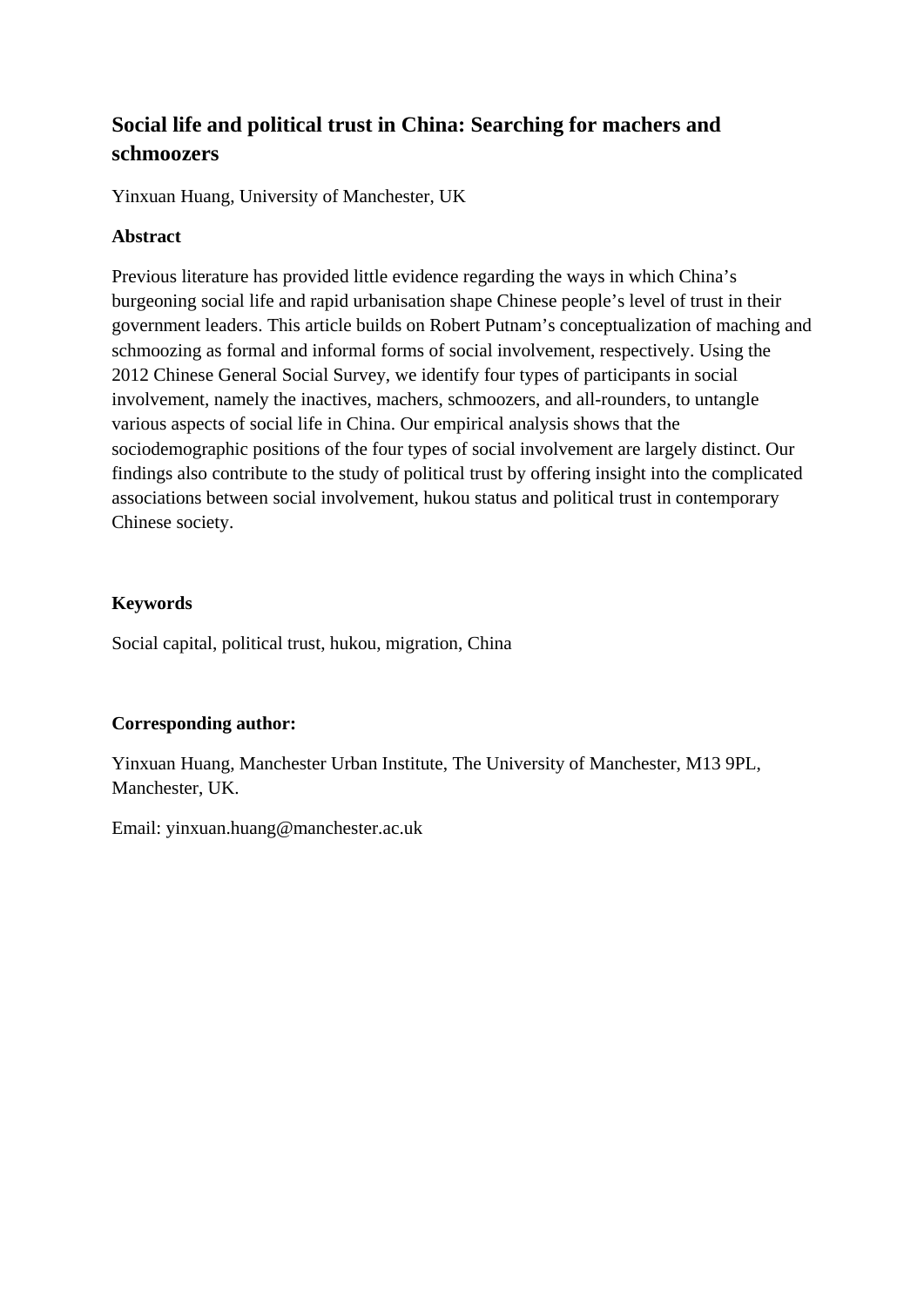#### **Introduction**

Political trust reflects people's belief and confidence in government and presents significant impact on political governance and regime stability. While the issue of political trust is well recognized by academics in Western societies (Easton, 1965; Newton, 2001),it has also received a great deal of attention in China in recent years (Li, 2016; Wu and Wilkes, 2017). The growing body of work in this terrain reflects increasing concerns about the political implications of social change in China. China's development has largely shaped the structure of contemporary Chinese society, which is mirrored in the massive internal migrations and the long-existing *hukou* (i.e. household registration) system. Moreover, although civic engagement is still a relatively new concept in China, some scholars have noticed the emergence of new forms of civic and social involvement from China's nondemocratic yet rapidly modernizing society (Chen and Lu, 2007; Li, 2013). These changes have raised many unanswered questions among scholars and policy makers in China: What are the patterns of social life in the Chinese context? How can the dynamics of social involvement explain political trust in today's China, which has become more diverse owing to internal migration and the *hukou* system? Although they are crucial for our understanding of political attitudes in contemporary Chinese society, little research has investigated these questions systematically.

This study is intended to help fill this gap by exploring the key features of social life in China and the effects of social involvement on political trust. Accordingly, this study aims to contribute to the existing literature in three ways. First, the impact of social life has been insufficiently considered in the previous literature on China's socio-political development. Hence, this study first contributes to the classification of social life in China in line with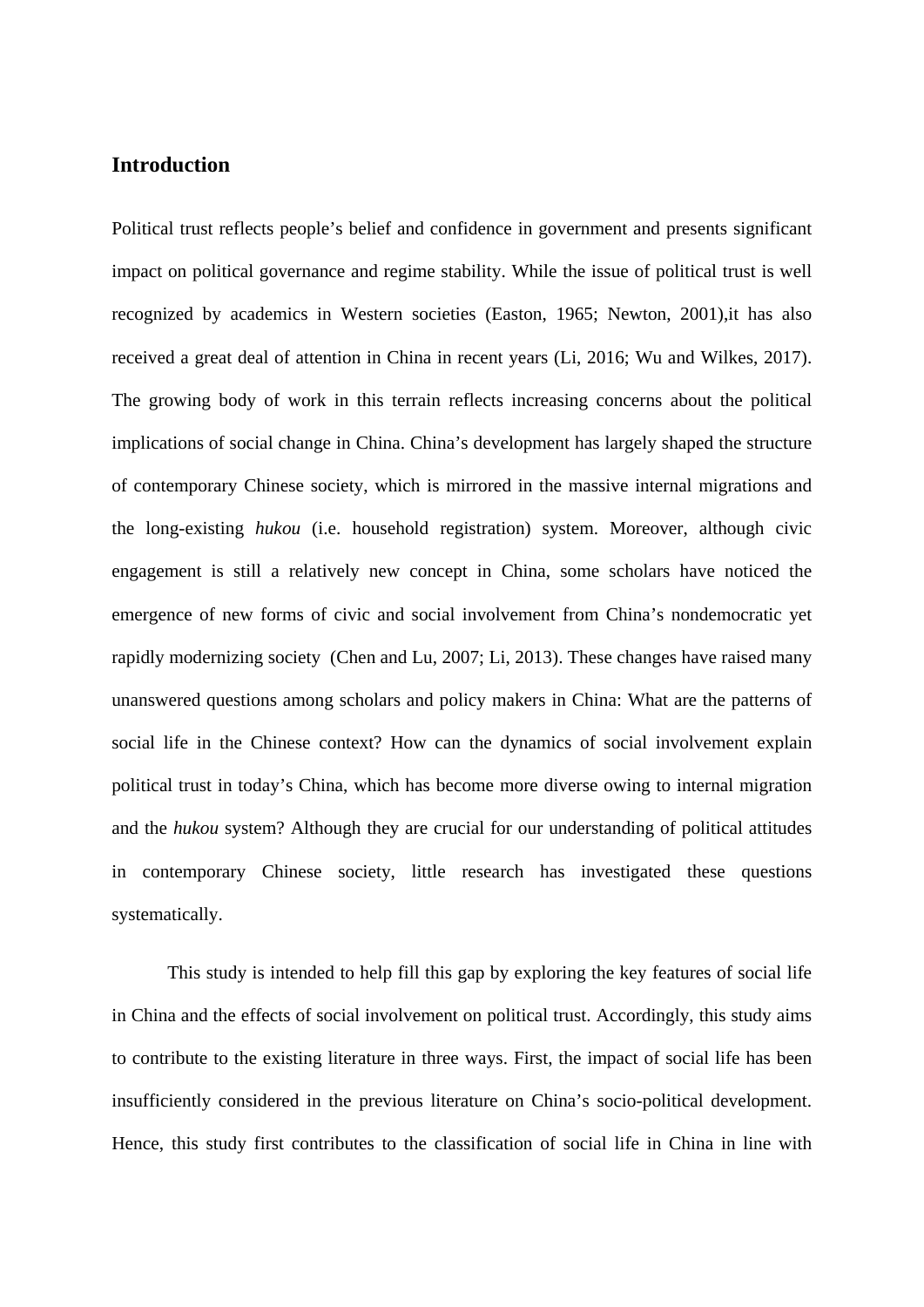Robert Putnam's conceptualization of 'machers' and 'schmoozers', which focus on both the formal and the informal facets of social involvement (Putnam, 2000: 93). Second, it investigates the sociodemographic determinants of maching and schmoozing. Specifically, the results shed new lights on the impact of China's social change on the patterns of social life among Chinese people. Third, it examine the effects of social involvement and individuals' *hukou* status on the level of trust in local and national government officials, both generally and in terms of interaction. This allows us to depict the relationship between social involvement and political trust more comprehensively.

## **Introducing machers and schmoozers**

In his landmark study, *Bowling Alone*, Putnam builds a neo-Tocquevillian framework for understanding the nature and implications of social capital in a democratic society (Putnam, 2000, 2007). One of the core ideas contributing to Putnam's civic approach to social capital is that social connections are essential ingredients of social order and political engagement. Putnam distinguishes between 'maching' and 'schmoozing', two distinctive aspects of social life represented by Yiddish terms (Putnam, 2000). Machers are people who 'make things happen in the community' by volunteering, getting involved in politics, working on community projects, and the like (Putnam, 2000: 93). Machers refer to people who are actively involved in formal social participation. They tend to be active members of formal associations and make substantial contributions to the wider community. By contrast, schmoozers refer to people who are frequently engaged in informal social participation, the social life of schmoozers is more casual and less purposeful than that of machers (Putnam, 2000: 94). Schmoozers tend to invest time primarily in a wide range of informal communions and gatherings such as sport or leisure activities, hanging out with friends and visiting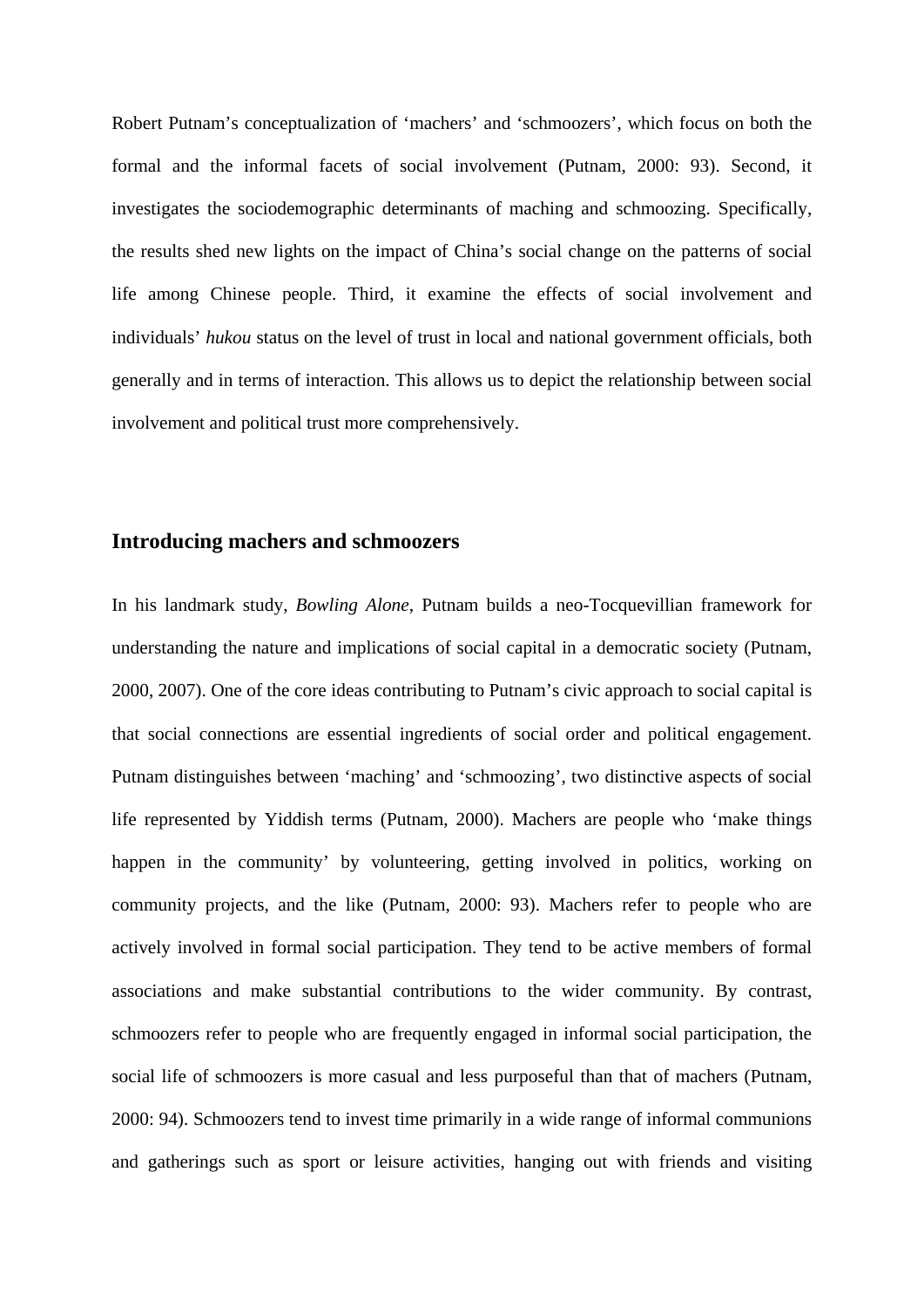relatives. Newton characterizes them as 'the very substance of society – its basic woven fabric' (Newton, 1999:10). Therefore, while maching mirrors formal social involvement, schmoozing sheds light on the informal aspect of social life.

Previous findings in Western democracies have pointed towards the strong sociopolitical impact of social involvement. Social connections, especially those embedded in formal civic engagement, may foster a link between citizens and political institutions at various levels. For example, individuals who actively volunteer in civic associations display much higher levels of political trust and efficacy than non-participants (Li and Marsh, 2008). It is plausible that such contacts can lead to greater satisfaction with governments as they allow public voices to be heard by government leaders and lead to more efficient conflict resolution. Consequently, civic engagement provides opportunities for citizens to evaluate politicians and political institutions (Bäck and Kestilä, 2008). Furthermore, social capital and norms derived from social involvement have been found to present salient sociopolitical implications. Active social capitalists tend to have a more optimistic worldview, which enhances their perceived ability to influence politics (Uslaner, 2002; Hooghe and Stolle, 2003). Likewise, there are statistically significant correlations among social trust, confidence in political institutions, and satisfaction with democracy (Tao et al., 2014). Citizens who are disengaged from the social norms of reciprocity and interpersonal trust fostered by civic life are in turn less able to trust the institutions that govern political life (Keele, 2007: 241).

#### **Political trust in China: Its nature and determinants**

Previous studies have pointed to contrasting patterns of political trust in China and Western societies. At the outset, Chinese citizens appear to exhibit much higher levels of political trust than citizens of other countries, particularly in terms of trusting the national government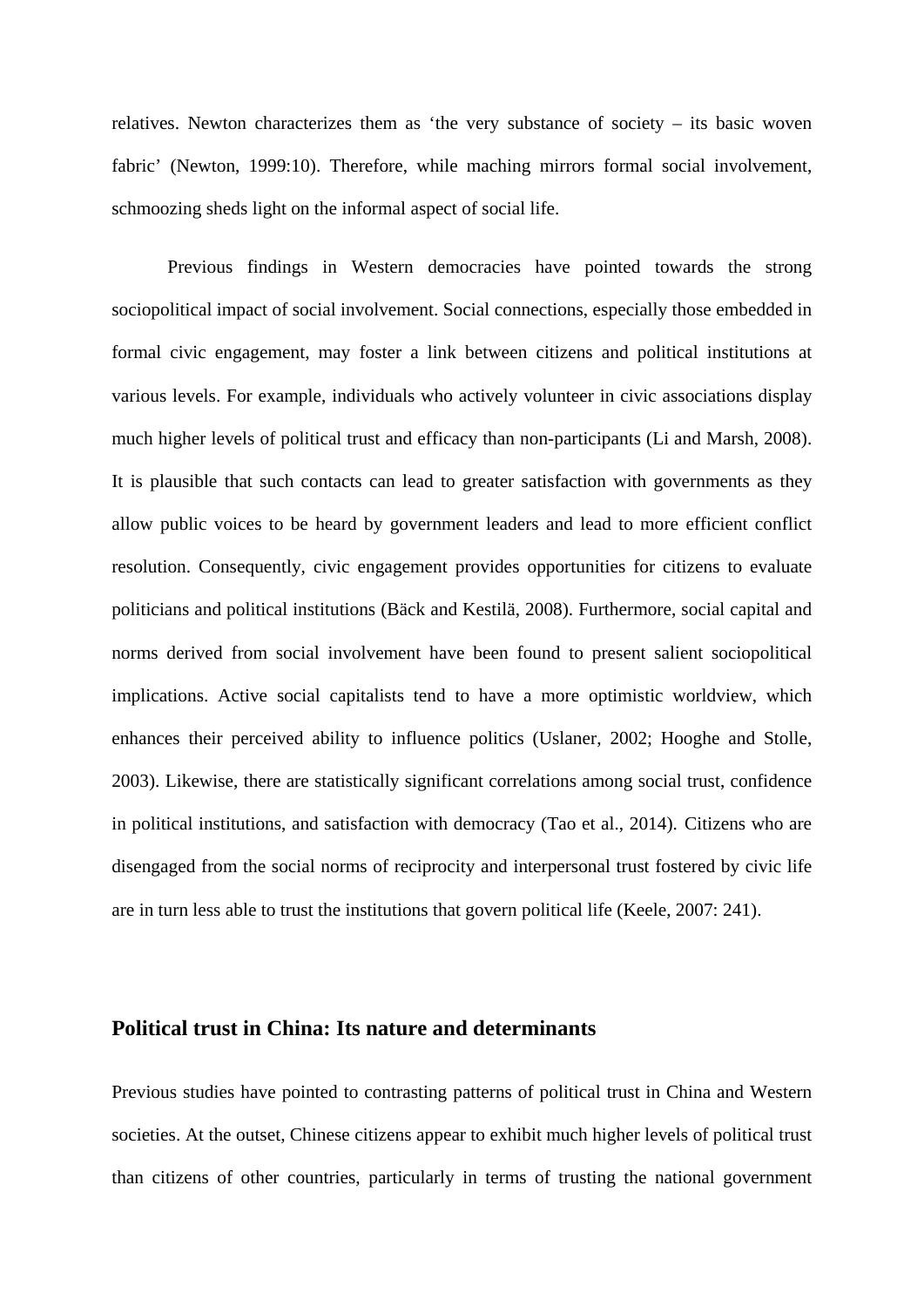(Newton, 2001; Yang et al., 2014). Furthermore, Chinese citizens tend to display very high levels of trust in the central government and much lower confidence in lower-level political authorities and bureaucrats – a pattern that is called 'hierarchical trust' in the work of Li Lianjiang (2016). In contrast to China, Western countries present an opposite pattern, with more trust in local governments than in national government. Arguably, the hierarchical trust pattern reflects the unique social, cultural, and political characteristics of social involvement and citizen-government relationships in China. <sup>1</sup> Some recent studies have revealed a ruralurban divide in trust patterns in China (Hu et al., 2011; Huhe, 2014). Findings in these studies show that rural residents in China tend to display greater political trust than urban residents, which is more observable in the case of trust in the central government.<sup>2</sup>

## *The roles of maching and schmoozing*

The work of Putnam and other Western social capital writers shows that social involvement is positively associated with political efficacy, democratic development and institutional performance (Putnam 2000; Keele, 2007; Li and Marsh, 2008). In mainland China, social involvement is shaped by rather different logic of politics and governance, which is particularly discernible in the case of maching. On the one hand, the presence of the government's hand is still observable in most formal organizations (e.g. Communist Youth League and All-China Federation of Trade Unions) (Chen and Lu, 2007). On the other hand, traditional culture tends to discourage people from engaging in various political activities and make people more passive in formal civic engagement (Shi, 2015). Taken together, the previous literature tends to assume that the combination of China's top-down political control and the traditional cultural norms on the societal level constitutes a barrier to civic life and democratic transition.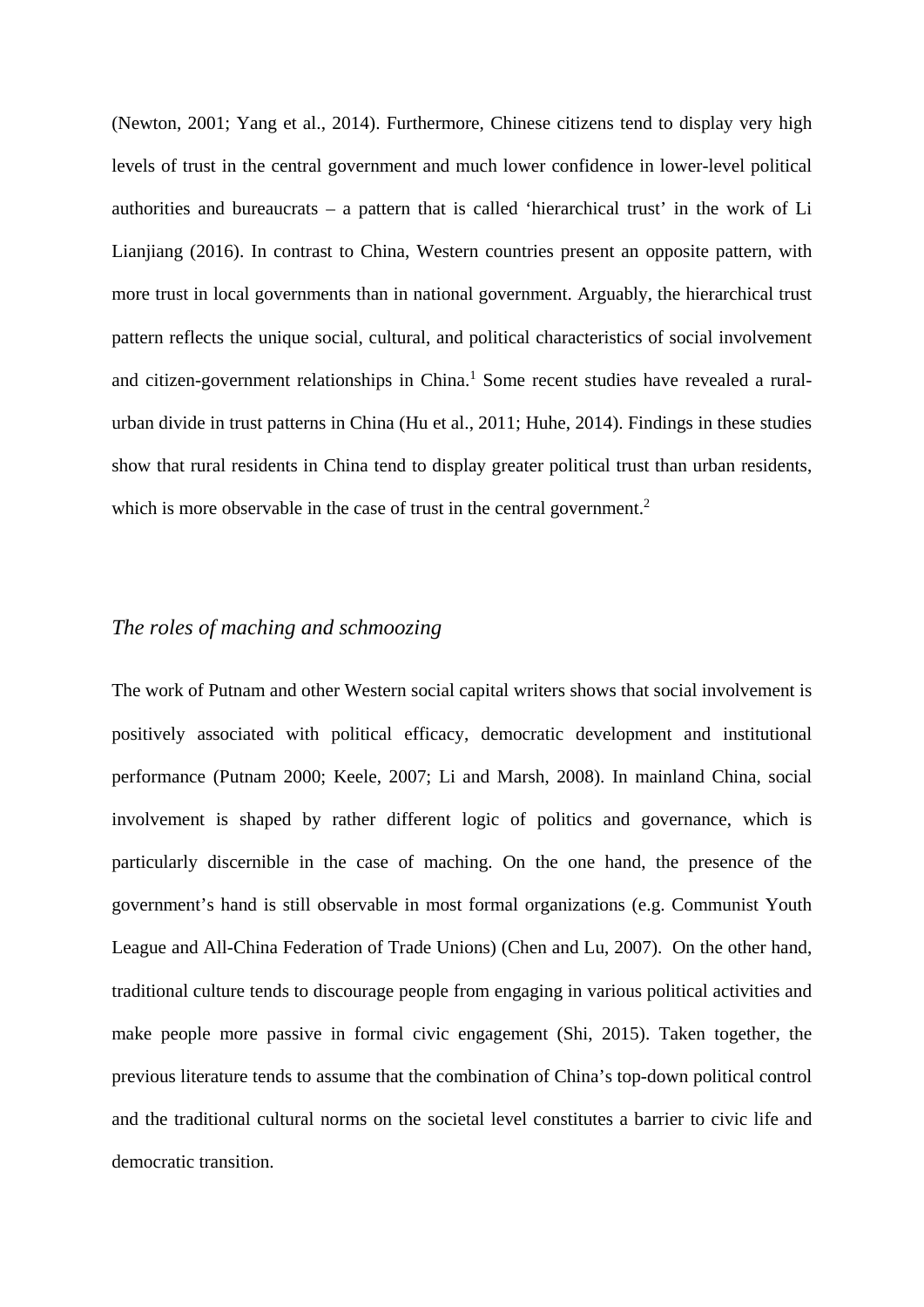However, more recent findings suggest that China's social and economic development driven by the post-Mao reform has become an incubator of new forms of social involvement in China (Liu et al., 2013). Although civic engagement is still in its infancy in China, studies in sociology suggest that China's marketization and modernization have generated fertile ground for modern forms of associational participation (e.g. owners' associations, professional organizations, and various types of NGOs) (Chen and Lu, 2007).. To be sure, most of these organizations are not directly involved in politics due to government restrictions. Nevertheless, they appear to be highly generative of *guanxi*, which is characterized by favouritism and reciprocal feelings (Bian, 2001). Some found that social networks embedded in various forms of associational participation in China tend to reinforce social trust and to facilitate community and political participation, a finding that coincides with Putnam's observations of maching (Chen and Lu, 2007; Palmer et al., 2011). Similarly, individuals who display greater concern about community and social issues appear to have more trust in the central government (Hu et al., 2011). It is thus plausible that maching has taken root in China.

As far as schmoozing is concerned, existing findings suggest that informal social connectedness presents pronounced social implications as it does in Western societies. Frequency of social eating, number of friends and social activities during the Chinese New Year appear to have significant effect on individuals' *guanxi* resources, economic participation and social integration (Bian, 2001; Liu et al., 2013). In respect to the relationship between schmoozing and political trust, informal social involvement perhaps has a weaker impact on social and political development in China than in Western democratic societies. The underlying argument of this observation is that social trust and social connectedness in China is based on a much narrower relational circle in China than in Western societies (Delhey et al., 2011). The eminent sociologist Fei Xiaotong (1992)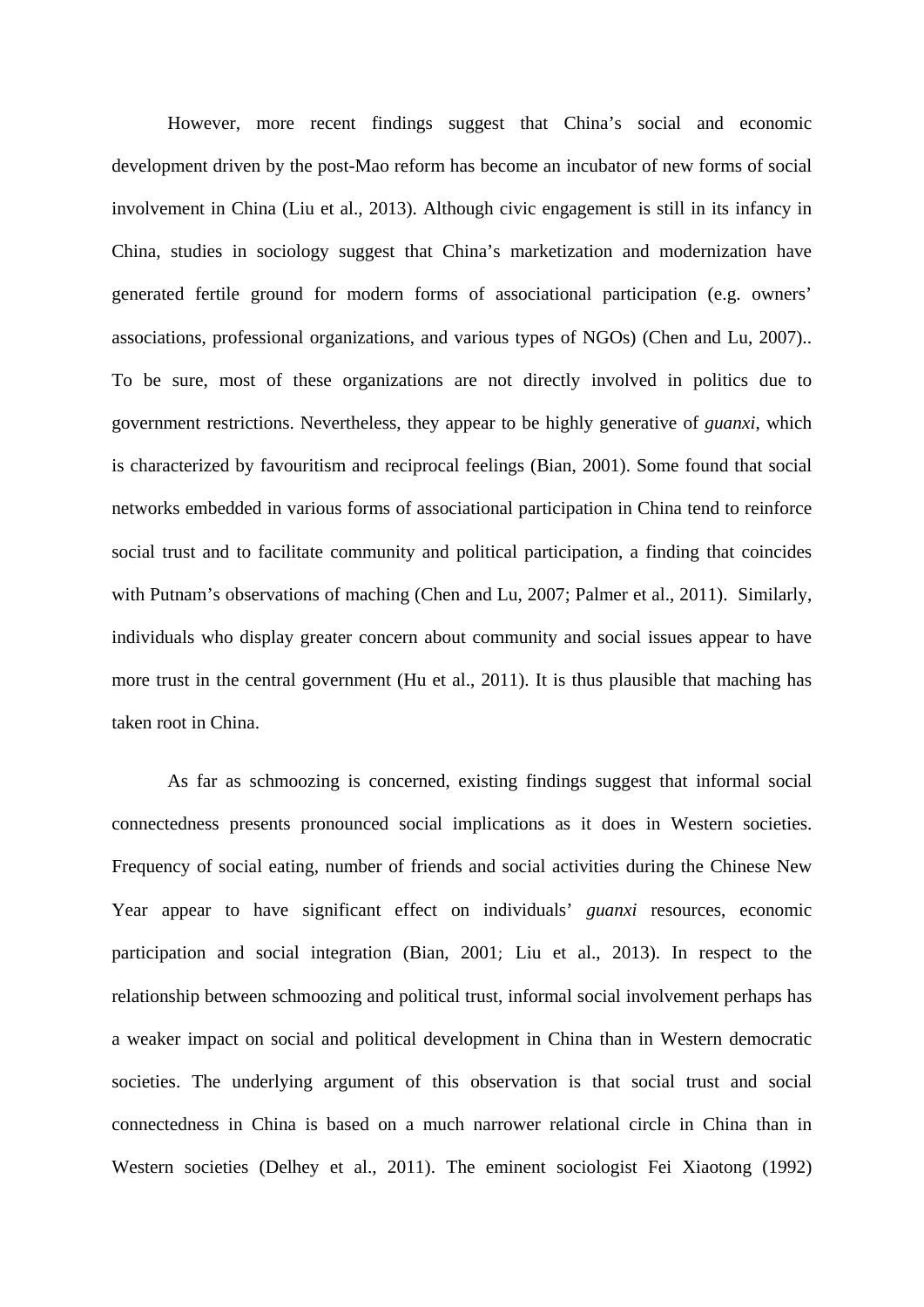suggests that there is a 'differential mode of association' (*chaxu geju*) in Chinese people's social networks, providing a framework for social actions. He argues that, as compared to those in Western societies, social connections in China are highly 'egocentric' and depict a structure of non-equivalent, ranked categories of relational links<sup>3</sup> (Fei, 1992: 20). Consequently, informal social connections in China tend to be instrumental and are less likely to be translated into involvement and consciousness in the wider community.

#### *Urbanisation and social change in urban China*

The combination of the *hukou* system and the huge influx of migrants to Chinese cities have largely shaped the social structure of urban China in the past four decades. Consequently, four 'urban groups' have emerged during this period: The first group is rural to urban migrants, who reside in urban China with their rural hukou. Second, owing to the central government's effort to gradually relax hukou restrictions, there are a growing number of new urbanites who were rural hukou holders have now managed to obtain urban hukou. The third group is urban to urban migrants, while the last group consists of urban locals. With China's rural residents accounting for a fifth group, members of these five groups tend to vary significantly in terms of social and economic outcomes (Treiman, 2012; Chen et al., 2015).

The distinctions between urban and rural, and between local and non-locals, are indicative of variations in social involvement and trust in today's urban China. New urbanites exhibit no significant gap to urban locals in terms of social and economic participation. As granting of urban hukou has been highly selective historically, a large proportion of new urbanites consisted of well-educated university students, veterans, or communist party members (Wu and Treiman, 2004). Patterns of political trust across different types of migrants in urban China are underresearched. Nevertheless, existing studies of social trust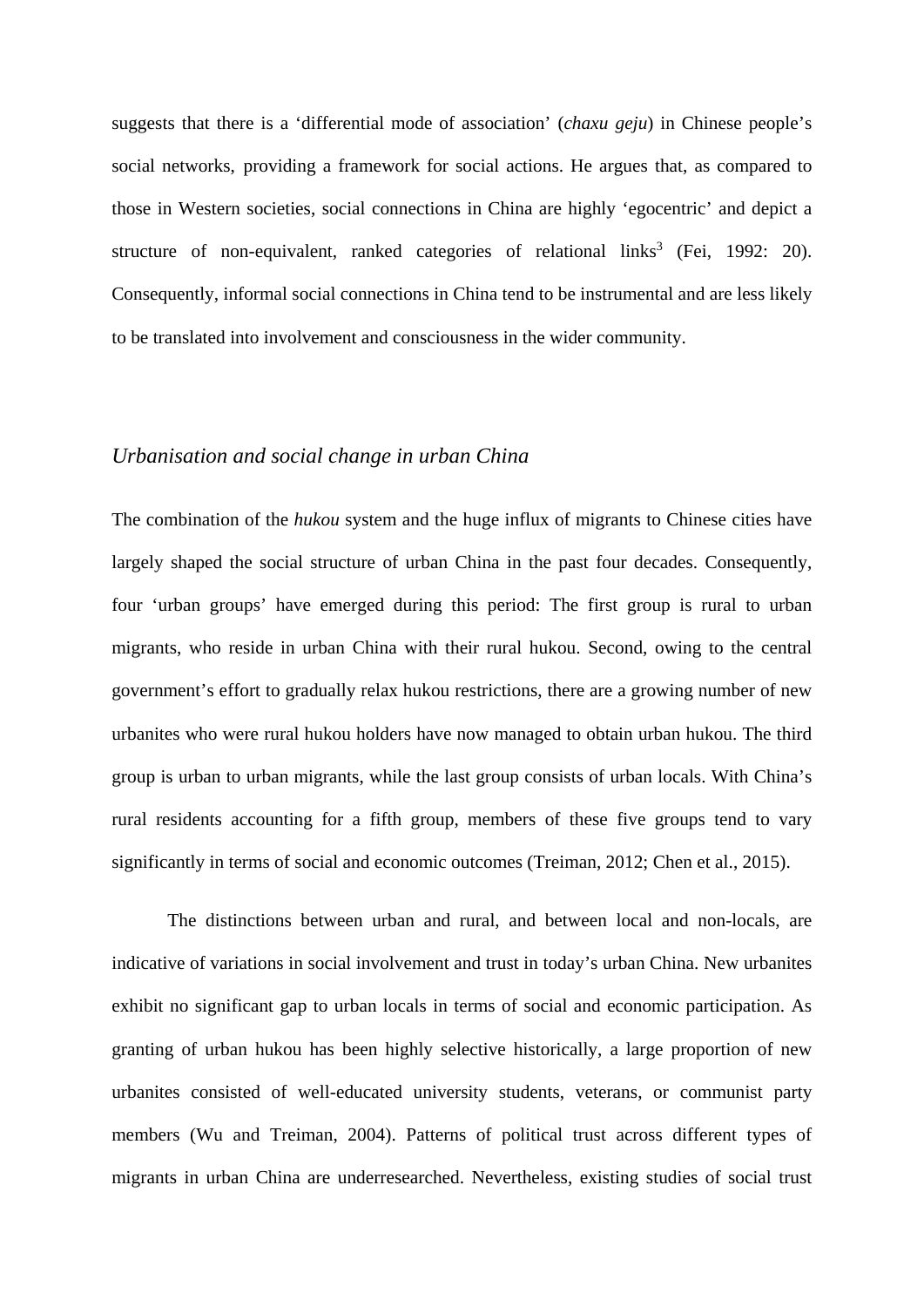and social involvement are suggestive of a clear distinction between urban and rural *hukou*. Overall, citizens of rural hukou are more likely to be trusting than those with urban hukou (Li., 2013). Compared to urban locals and new urbanites, rural and urban migrants tend to display a much lower level of public consciousness and formal civic engagement (Wang et al., 2015; Chen et al., 2015). Nevertheless, they appear to be actively engaged with neighbourhood social interactions, as many migrants tend to live in deprived neighbourhoods segregated from local *hukou* holders (Palmer and Xu, 2004; Li, 2013).

Hence, China offers a particularly interesting context for the study of social involvement and political trust due to its unique five-tiered social structure, which reflect inherent differences in social standing, social networks, and community attachment. We thus speculate that *hukou*-related disparities may well be present in the case of political trust. Although academics have noted the rural-urban distinction in political trust patterns in China, few studies, if any, have assessed the interplay of social involvement and *hukou* status in China's urban areas. Therefore, it is both theoretically and empirically important to address this research gap in that it allows us to advance our understanding of social involvement and political trust specific to the context of social change in rural and urban China.

#### **Data and measures**

Our study is based on the 2012 Chinese General Social Survey (CGSS) data. The national representative cross-sectional survey, consisting of two sub-surveys (Survey A and Survey B), has a relatively large combined sample size of 12,000. Both sub-surveys cover perceptions of informal social involvement whereas Survey A also gathers data regarding formal civic engagement. Consequently, our attention to both maching and schmoozing motivates closer examination of the Survey A sample, which includes 5,800 respondents. CGSS data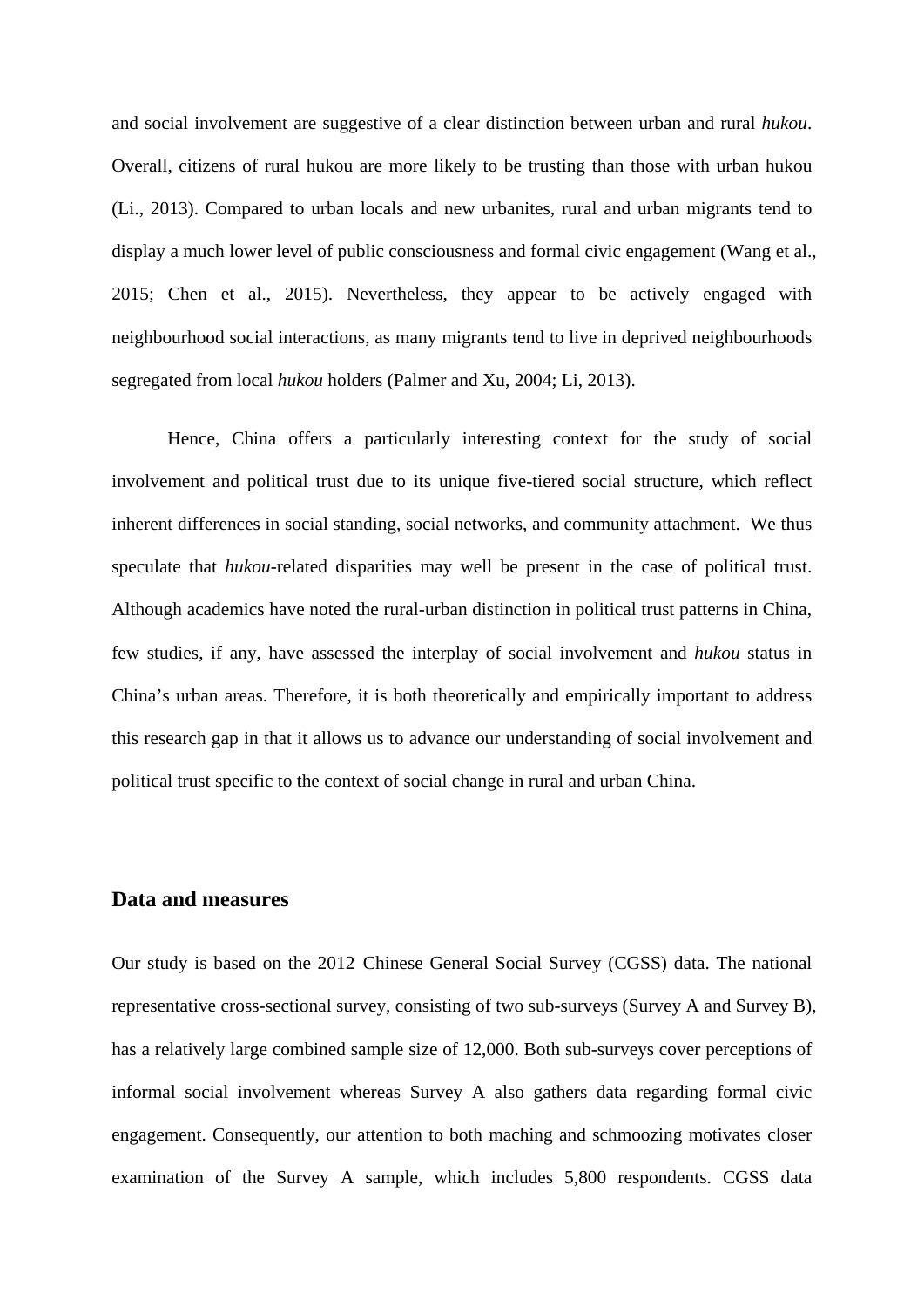collectors provide cross-sectional weights for selection biases, which are used in all analyses reported in this paper.

#### *Specifying machers and schmoozers*

The key issue in this study is whether we can capture machers and schmoozers in the CGSS data in a way that does sufficient justice to Putnam's conceptualization and enables us to develop his ideas. To this end, we aim to identify the types of social life in which respondents are involved and to determine whether these activities tap into the conceptual distinction between maching and schmoozing. While a series of variables about associational membership and participation are used as indicators for maching, four variables indicative of individuals' informal social connectedness are used as indicator for schmoozing (Appendix 1). Based on these manifest indicators, we use latent class analysis (LCA) to establish patterns of social involvement.

Table 1a indicates that a model postulating four latent classes fits the data adequately (McCutcheon, 2002). The first latent class, comprising, 33% of the study population, has very low probabilities of being involved in both maching and schmoozing. It thus represents 'inactive' social involvement. The largest latent class (class 2) captures 53% of the sample. Members in this group show high probability of engagement in all four types of schmoozing activities. Moreover, class 3, containing just 5% of the sample, has high probability of engagement in three of the eight formal associations, including 'political', 'community/neighbourhood', and 'social movement'. Hence, classes 2 and 3 appear to represent 'schmoozing' and 'maching', respectively. The patterns here suggest that most CGSS respondents appear to have vibrant informal connections whereas only a few appear to be enthusiastic joiners of formal civic associations. Finally, members in the last latent class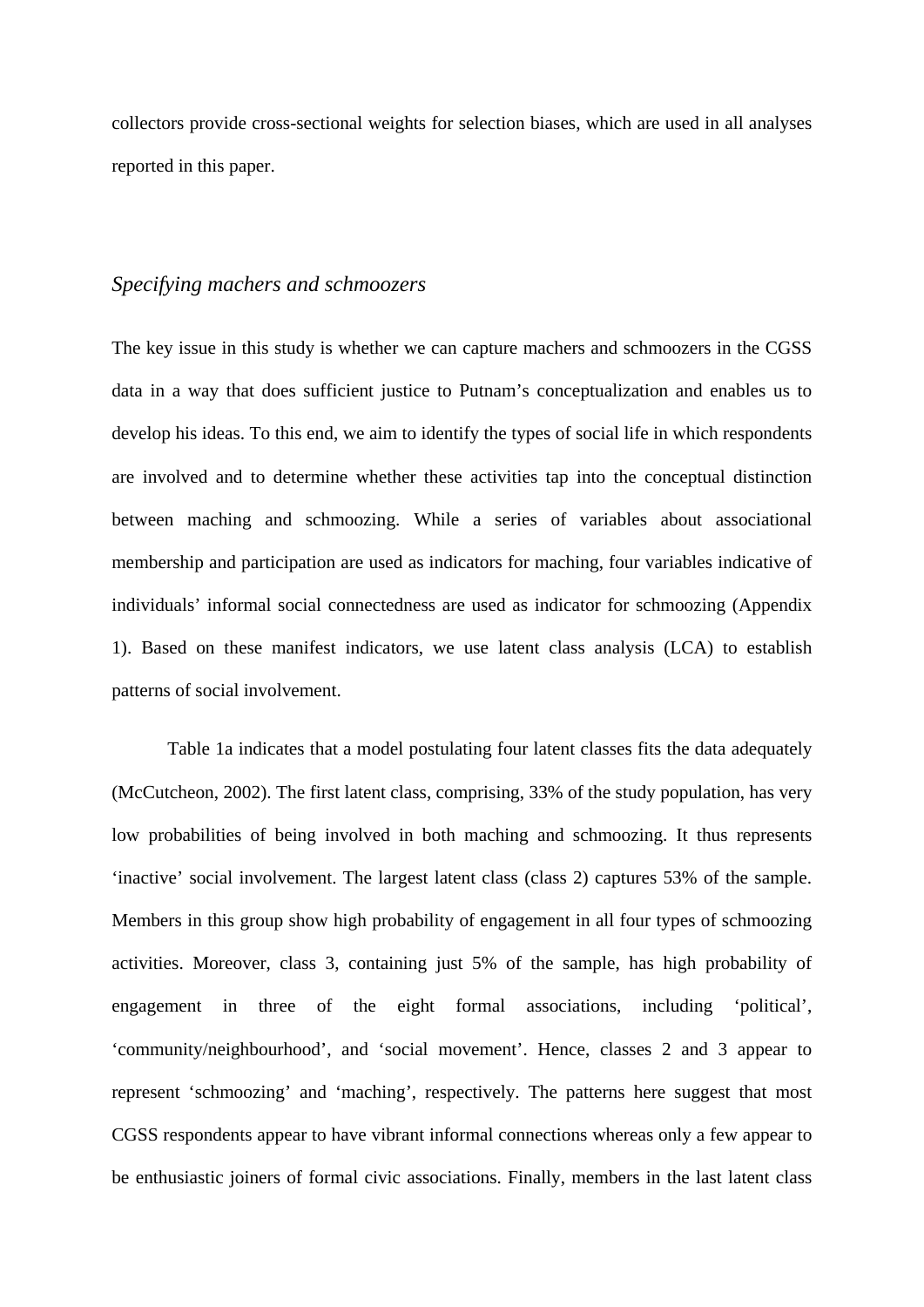show high propensities to be engaged in both maching (including 'community/neighbour' and 'social service') and schmoozing (including 'visiting with friends or acquaintances' and 'socialising or hanging out with friends or other people'). Accordingly, members of class 4 are called 'all-rounders' in this study. 4

To be sure, there are limitations in mapping quantitative data as such onto conceptual notions. For example, it neglects the notion of time (particularly in the case of maching) whereas Putnam's research has found that the intensity of social involvement may present important and distinctive social consequences (Putnam, 2000). Similarly, our measures for schmoozing do not include informal group activities, social media contacts, and other types of informal social connectedness documented in *Bowling Alone*. In addition, the CGSS data only allows us to identify structural characteristics of machers and schmoozers, not attitudinal ones. Nevertheless, to reiterate, there are no data that would cover all aspects of social involvement, and we argue that our specifications are able to capture the distinctions between maching and schmoozing to an empirically useful extent.

#### [Tables 1a and 1b]

#### *Independent and dependent variables*

A number of independent variables are used in the multivariate analysis, including hukou status as another core explanatory variable in this study. Besides, the analysis also controls for personal traits including age and gender, as well as variables indicative of individuals' social standing, including CCP membership, education, and social class (Appendix 2).

The previous literature on political trust has used both trust in political institutions and trust in government leaders or politicians as dependent variables (Citrin, 1974; Li, 2004; Hu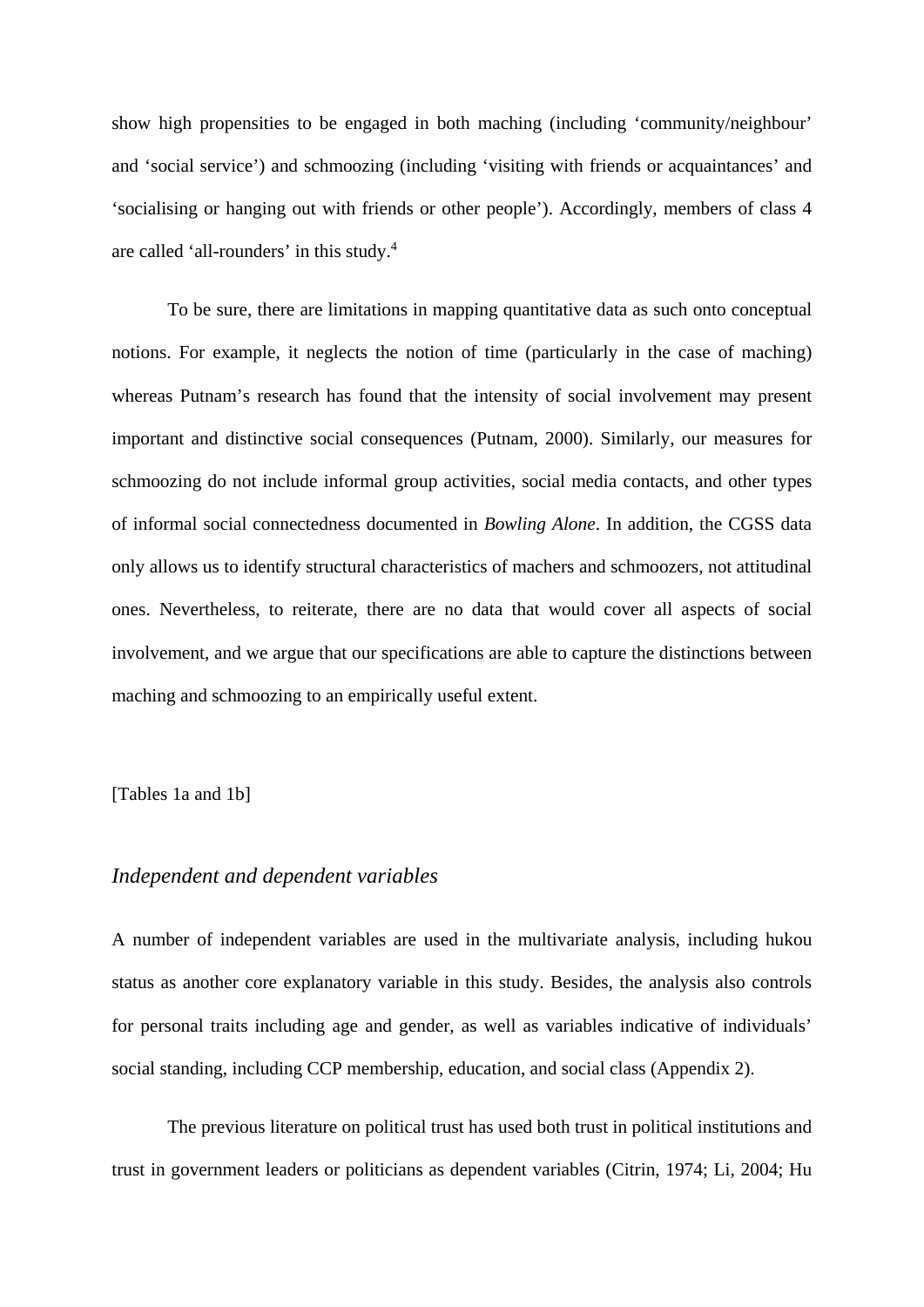et al., 2011; Yang et al., 2014). In this study, we use trust in government leaders at both local and national levels as the measure for political trust. A detailed description of the characteristics of the two political trust variables and the independent variables can be found in Appendix 2.

## **Multivariate analysis**

The multivariate analysis in this article consists of three parts. First, we use a multinomial logistic regression model to investigate how personal traits and socioeconomic variables predict social involvement. Then, two binary logistic regression models are fitted with trust in local and central government leaders as dependent variables. Finally, we calculate predicted probabilities in the last part of the multivariate analysis to illustrate how patterns of the association between social involvement and political trust vary across the five *hukou* status categories.

#### *Determinants of social involvement*

Table 2 shows the net effects of independent variables on forms of social involvement through the lens of multinomial logistic regression. We use 'inactive' as the base group and each of the other groups is contrasted with the inactive form of social involvement. The coefficients in Table 2 suggest that the three forms of social involvement exhibit distinct patterns. Controlling for all other factors in the model, we find that rural residents have discernible differences in social involvement to all urban residents, especially to urban locals. Moreover, urban locals are more likely to be active in all three forms of social involvement compared to rural residents. Rural migrants are significantly more likely than rural residents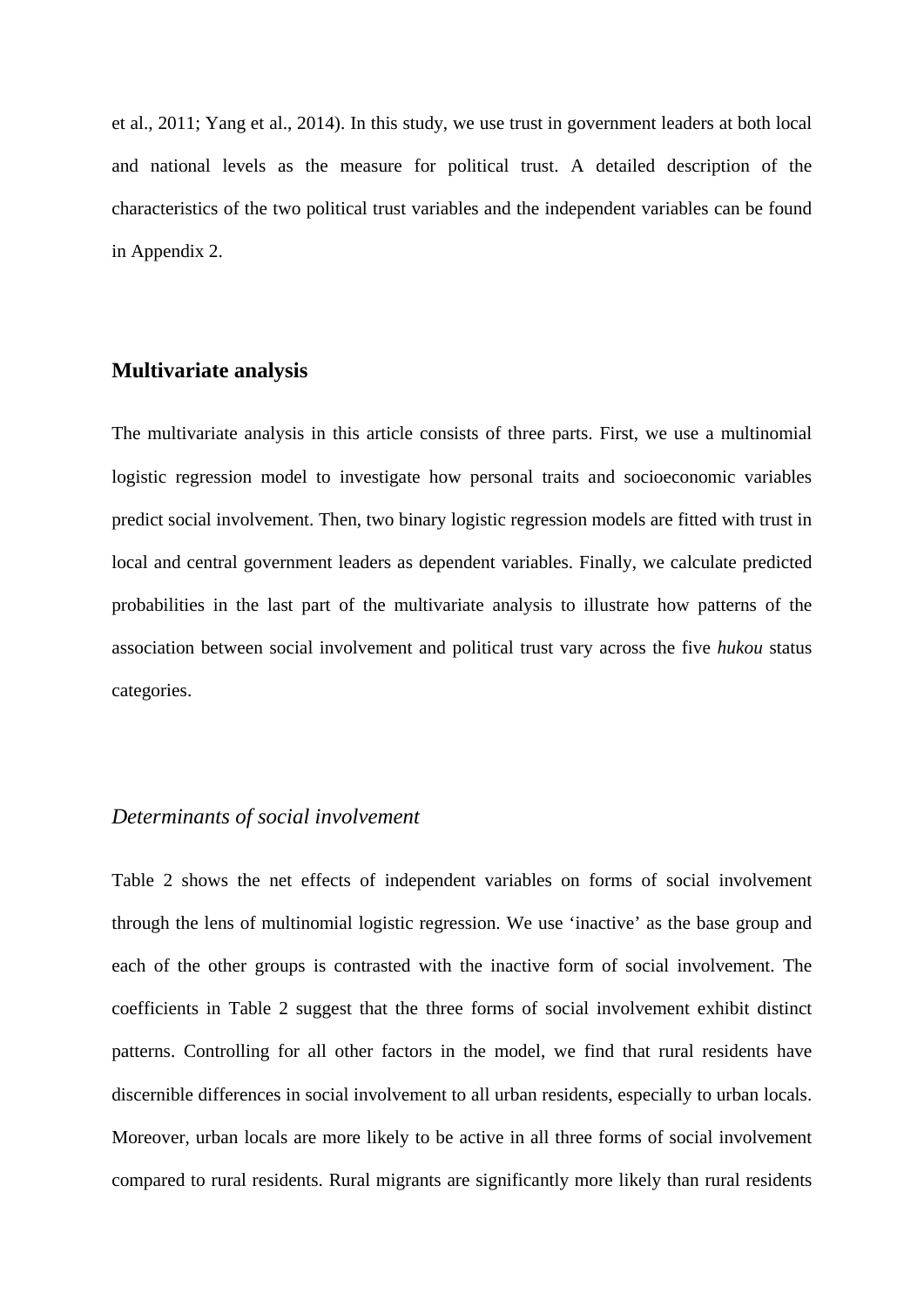to be schmoozers, whereas the differential in maching is considerably smaller. Urban locals are also less likely than other urban residents to be engaged in all-round involvement. By contrast, new urbanites appear to be particularly active in maching as compared to the other groups. Here, it is noteworthy that rural and urban migrants are significantly less likely than urban locals and new urbanites to be machers whereas differentials across the various groups are smaller for schmoozing.

Turning to the effects of other independent variables, we find that respondents younger than 30 tend to be more active in schmoozing, while the gradient for maching moves in the opposite direction. Women are more likely than men to take part in informal social activities but less likely to be engaged in maching and all-round involvement. Moreover, it is worth noting that socioeconomic factors, including CCP membership, education, and social class, play perhaps the most prominent role in determining social involvement; their effects are most strongly associated with maching. In most cases, CCP members and individuals with better educational and occupational attainment are consistently more likely to be actively engaged in maching and schmoozing than others. The only exception is that degree holders are less likely to be schmoozers than people with senior high school or junior high school qualifications. The results in Table 2 also illustrate that members of the service class are considerably more engaged in all three forms of social involvement than other people.

These patterns show that maching and schmoozing in general present distinctive sociocultural characteristics, which are to a large extent consistent with Putnam's findings (Putnam, 2000). It is necessary to point out that the patterns of machers and all-rounders are sometimes similar. This is not unexpected as our data show machers to be significantly less common than schmoozers (see Table 1b). Therefore, it is plausible that the factors determining maching also tend to have a considerable impact on all-round participation.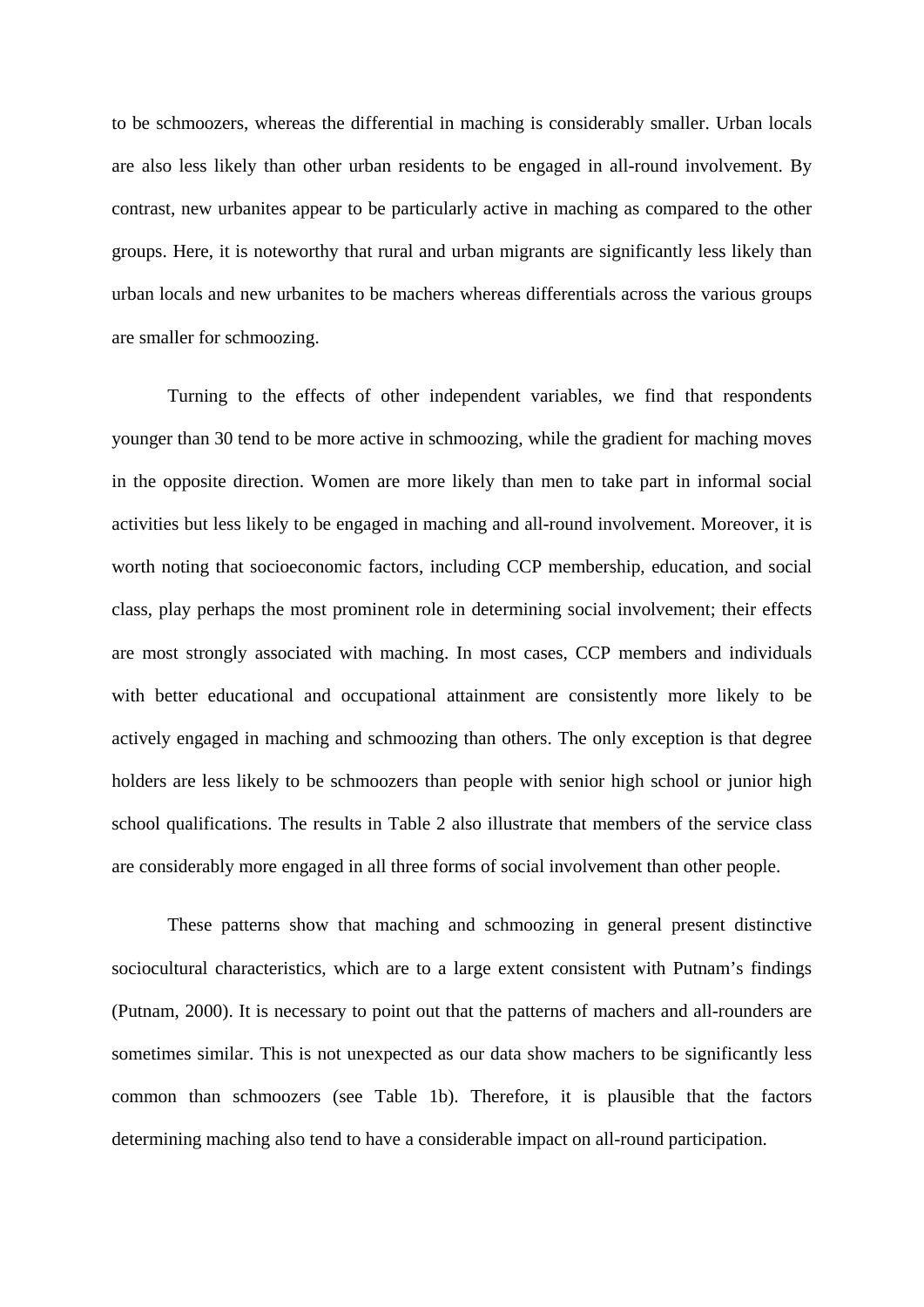#### [Table 2]

#### *Social involvement, hukou status, and political trust*

Having discussed at some length the sociodemographic characteristics of various aspects of social involvement, we now turn to the impacts of *hukou* status and social involvement on political trust in China. The dependent variables are two binary variables representing political trust at the local level and at the central level as shown in Table 3. Three models are constructed for each subset. In Model 1, only *hukou* status and social involvement are included as the explanatory variables. The other control variables, including age group, gender, partnership status, CCP membership, education, and social class, are added in Model 2. Finally, in Model 3, we take the interplay of *hukou* status and social involvement into account by including the interaction effects of the two variables. The first key question is in what ways and to what extent the inclusion of more factors affects the overall influence of social involvement and *hukou* status on political trust. The results are displayed in Tables 3 and 4 (results from full logistic regressions are available upon request).

It is shown in Table 3 that urban residents are considerably less likely than rural residents to have trust in local government leaders. However, the effects of *hukou* status tend to weaken substantially as more factors are included. When other independent variables are conditioned, the contrast between rural migrants and rural residents becomes insignificant (Model 2). Decreases in the levels of significance of the coefficients are also observable in the cases of the other three categories across Models 1 to 3. In all three models, social involvement demonstrates only a modest association with political trust at the local level.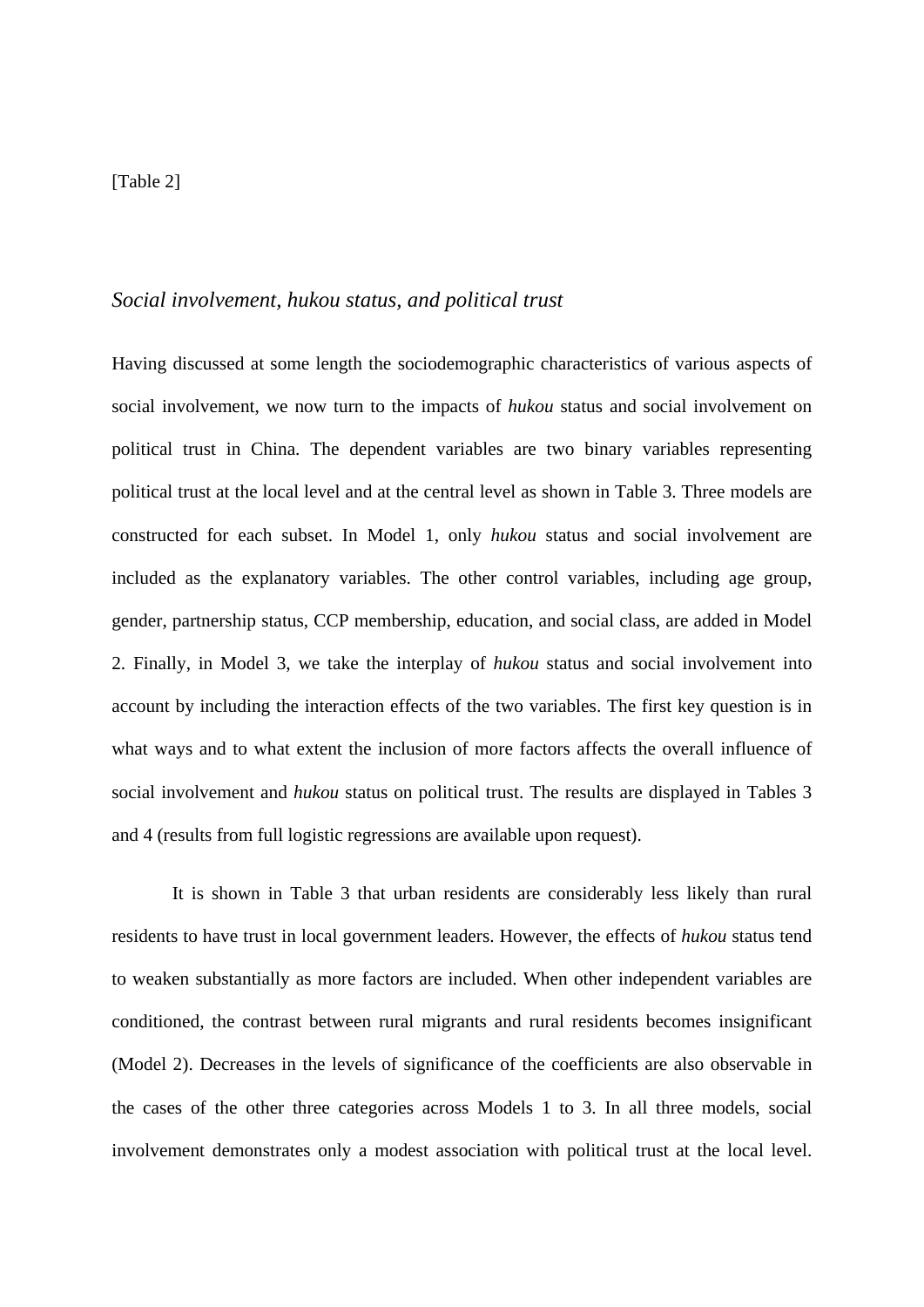Although schmoozing and maching seem to be positively related to the dependent variable, the relationships are not statistically significant.

Next, in Table 4, we may discern some patterns that differ from those shown in Table 3. The most interesting finding in Table 4 is that social involvement plays a more significant role in the level of trust in central government leaders than it does in the case of local government leaders. Machers are significantly more likely than inactive individuals to be trusting of central government leaders. In Models 2 and 3, the all-round category is also associated with a greater level of political trust. It is thus clear that maching tends to have a stronger overall effect on trust in central government leaders than does schmoozing. With regard to *hukou* status, urban residence is associated with a lower propensity to trust central government leaders. Urban migrants exhibit a significantly lower level of trust than other people. Although the differentials narrow with the inclusion of more factors, the urban-rural gap in political trust at the central level is still notable across all three models.

[Table 3]

[Table 4]

The second key question in the statistical modelling concerns the interaction effects of social involvement and *hukou* status. In the next analysis, we calculate predicted probabilities of trusting local and central government leaders, respectively, based on the third model in both Tables 3 and 4. It aims to explain how the associations between *hukou* status and the two types of political trust can be shaped by different forms of social involvement. Accordingly, Figures 1 and 2 illustrate how different forms of social involvement shape the predicted probabilities of trusting local and central government leaders among individuals with a particular *hukou* status. 5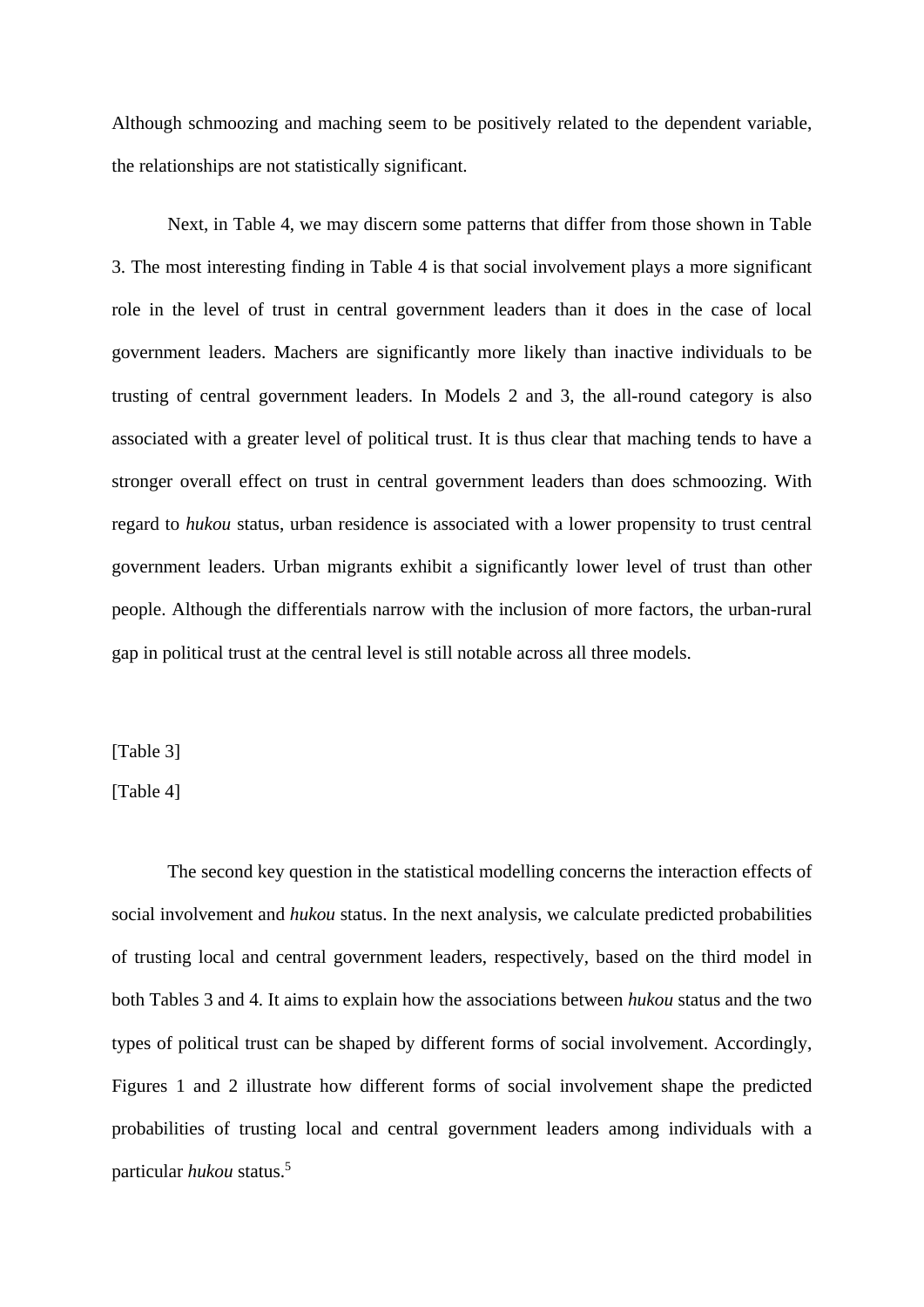Figure 1 shows the results for political trust at the local level. The dotted line connects the markers representing the group means of predicted probabilities for the five *hukou* status categories. One of the main findings here is that social involvement appears to have a more significant impact on urban residents than it does on rural residents in terms of trusting local government officials. It is noteworthy that the patterns of social involvement's impact on political trust do vary across different *hukou* status groups. First, among new urbanites and urban locals, those who are classified as machers have a much higher propensity than their inactive peers to be trusting. This is not the case with rural migrants and urban migrants, among whom both forms of social involvement tend to weaken political trust.<sup>6</sup> Similar patterns are evident in the case of all-rounders. We thus argue that although the results in Table 3 demonstrate only a modest association between social involvement and political trust at the local level, the effects of social involvement, especially in the cases of machers and allrounders, are still significant among certain groups of urban residents in China. Second, notwithstanding an overall lower level of significance, similar patterns are also found among schmoozers. The predicted probabilities of trusting local government leaders are above average among rural migrants, urban migrants, and urban locals who are active in schmoozing; while opposite patterns emerge among rural residents and new urbanites. Third, it is noticeable in Figure 1 that social involvement tends to have a marked effect on urban locals, as those urban locals who are involved in maching and/or schmoozing display a higher propensity to trust local government leaders. Such patterns appear to be more complicated among the other four groups.

Turning to the results for trusting central government leaders (Figure 2), we find that the patterns across the four urban groups are much more consistent than the patterns found in the analysis for trusting local government leaders (Figure 1). In all four groups, maching, schmoozing, and all-round involvement are observably associated with greater political trust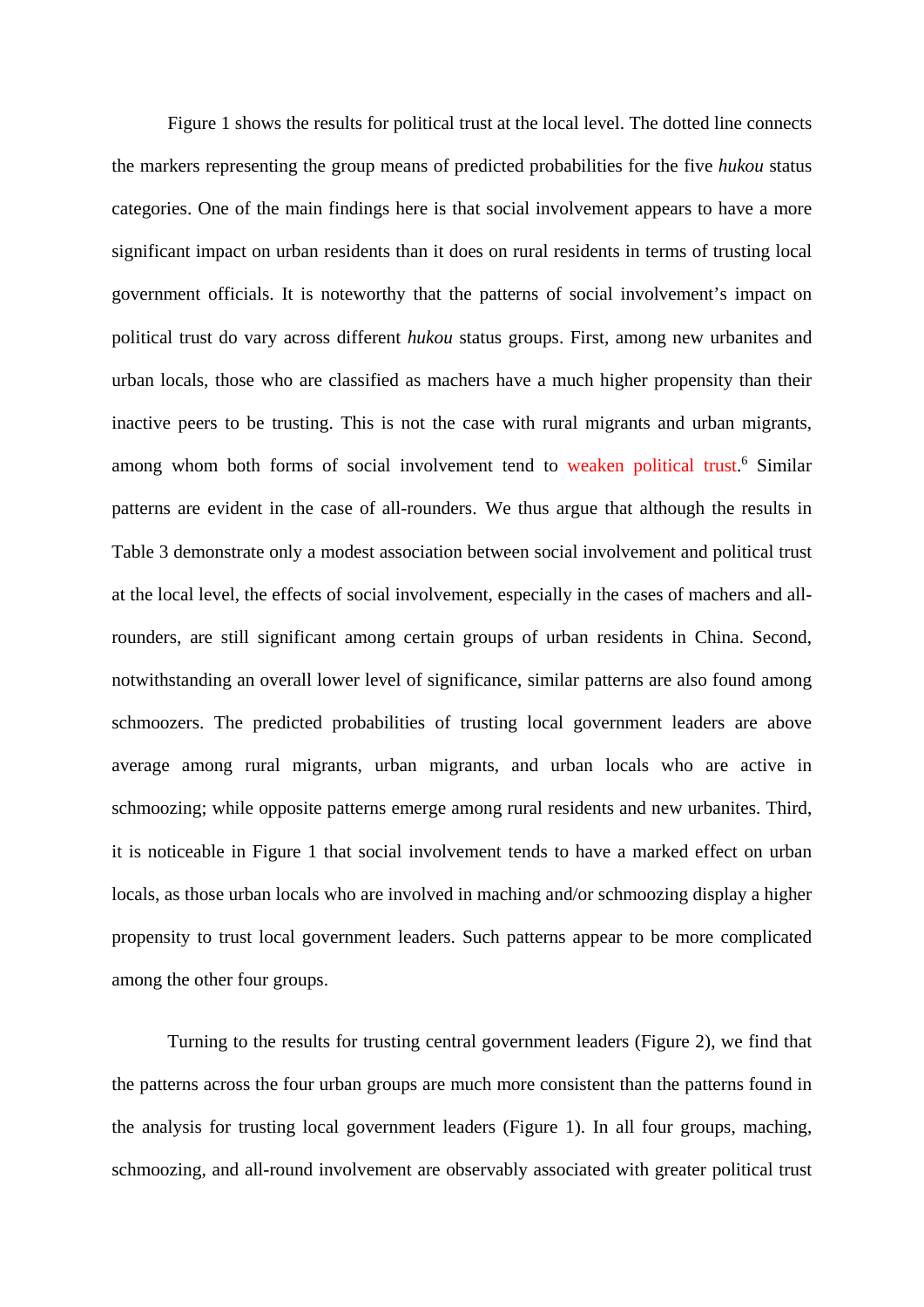at the central level. Moreover, the effects of maching and all-round involvement are overall larger than that of schmoozing, though this is not the case among urban migrants. Urban migrants and urban locals who are active in maching are nearly 10% more likely than their inactive counterparts to be trusting. Moreover, schmoozing has a considerable impact on trust among new urbanites and urban migrants: schmoozers in these groups are approximately 5% more likely than their inactive counterparts to trust central government leaders. As far as rural residents are concerned, those who have an active formal social life tend to have a higher propensity to trust local government leaders. However, schmoozers in this group are less likely than their inactive peers to be trusting, which render them an anomaly in the analysis. Maching seems to have a more significant and positive association with trust in central government leaders than it does with trust in local government leaders. The role of schmoozing is still relatively weaker than maching.

[Figure 1]

[Figure 2]

## **Conclusion**

This study is a contribution to the literature on social involvement and political trust in China. In the last few decades, China's rapid modernization and urbanisation have created more sources of social involvement (Chen and Lu, 2007; Li, 2013). However, the ways in which the country's burgeoning social life affects political trust as well as other aspects of political participation among Chinese citizens has rarely been explored. In this paper, we have addressed three issues. Conceptually, we built on Putnam's theories on maching and schmoozing, which reflect the formal and informal aspects of social life. Empirically, we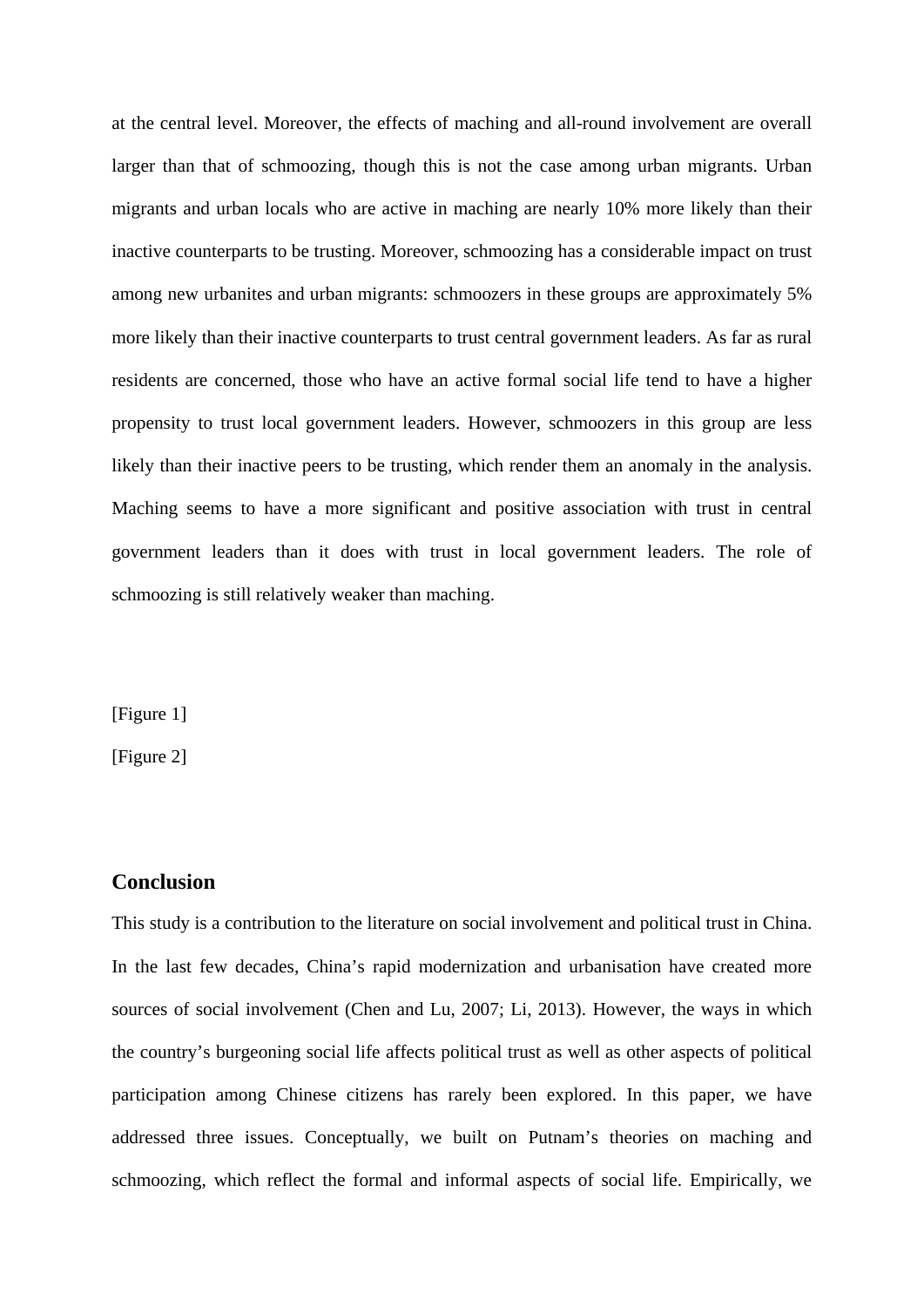were able to capture four forms of social involvement using LCA and examine their sociodemographic characteristics. Then, we investigated patterns in the associations between social involvement and political trust. Our analysis also pays particular attention to the interplay of migration and *hukou* status, both of which have been shown to have salient social and political implication (Wang et al., 2015; Chen et al., 2015). Our main findings are summarized as follows.

The characteristics of the four forms of social involvement are indeed distinct. In particular, our analytical results also suggest that access to socioeconomic resources, including CCP membership, better education, and social class prestige, is a pivotal determinant for machers and all-rounders. These findings resonate strongly with existing research on civic engagement in both China and Western societies (Li and Marsh, 2008; Li, 2013). By contrast, the effects of socioeconomic variables are weaker on schmoozing. To be sure, while maching is often built upon civic skills and certain forms of economic and human capital, informal types of social involvement such as visiting and hanging out with friends tend to be less clearly associated with these resources (Putnam, 2000: 95). In addition, there is a clear rural-urban divide in social involvement as urban residents appear to be much more active than rural residents in both maching and schmoozing. In addition, patterns of social involvement are also determined by personal traits including age and gender. The distinctions between men and women, between young and old people, reveal important sociodemographic variations among machers and schmoozers.

We have employed binary logistic regression models to explore how social involvement and *hukou* status explain political trust in local and central government leaders in China. The results are supportive of the hierarchical trust patterns found previously in China (Li, 2016). Overall, rural residents and rural migrants appear to be more trusting than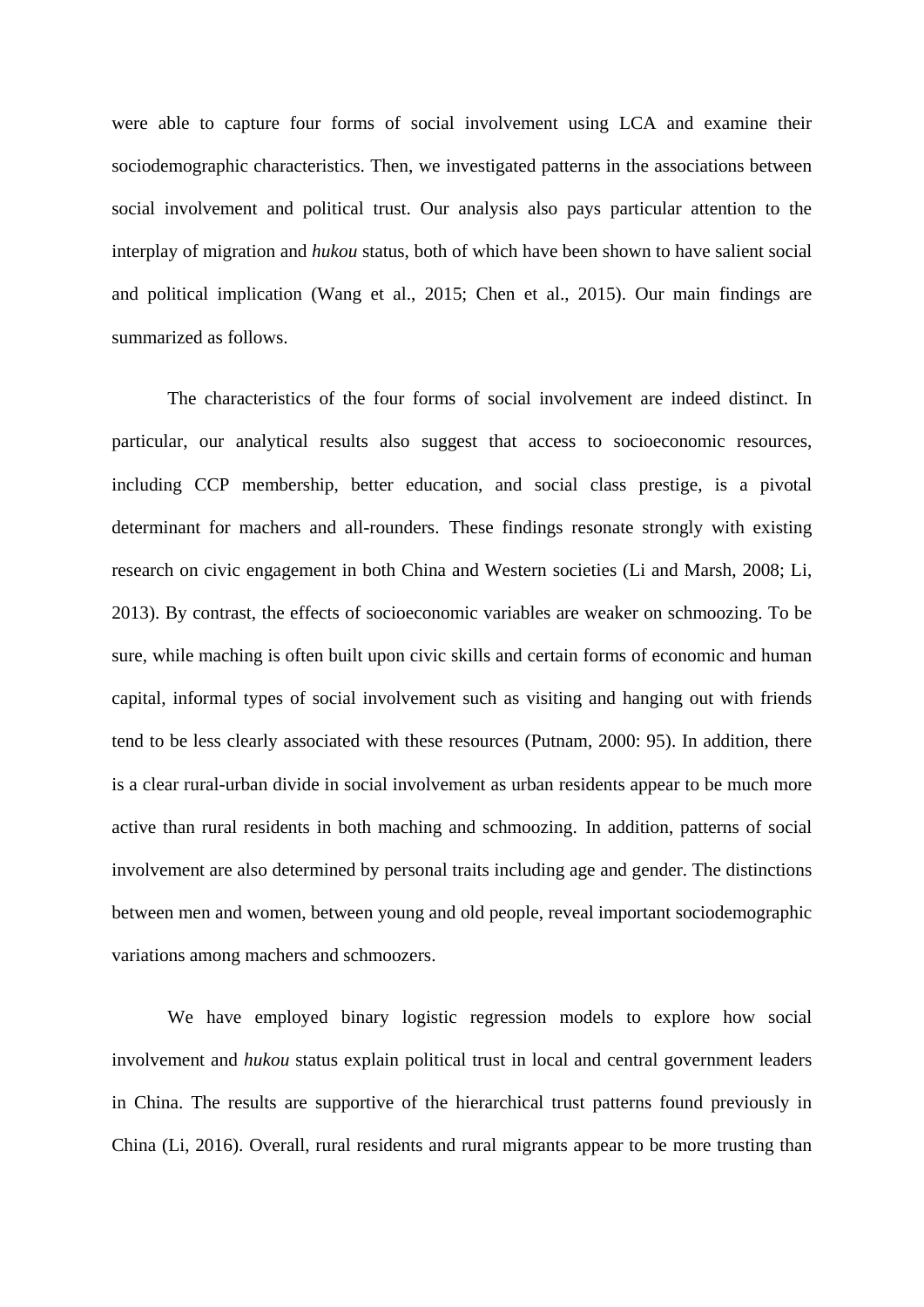new urbanites, urban migrants, and urban locals. This is not unexpected as it coincides with existing findings in China (Li, 2004; Wang et al., 2015). While *hukou* status has a significant overall effect on political trust at both local and central levels, the overall effects of social involvement are positive but comparatively smaller. Moreover, social involvement displays stronger effect on trust in central government leaders as compared to trust in local government leaders. It seems plausible that political control still presents a significant impact on the political consequences of social involvement in China (Wu and Wilkes, 2017). The findings also sheds some light to Shi's (2015) conceptualization of group-oriented culture in China, as all respondents in the CGSS data, regardless of *hukou* status and social involvement patterns, appear to be more tolerant towards the national government.

The inclusion of interaction effects in the analyses allows us to gain insights into how social involvement shapes political trust within *hukou* status groups. The first main finding here is a clear relationship between the form of social involvement an individual follows and his/her confidence in government leaders. Importantly, the impact of maching and schmoozing on political trust are indeed dissimilar, which lends some support to Putnam's argument that the socio-political implications of the two syndromes are largely different (Putnam, 2000). The previous literature has indicated that civic organizations in China have emerged as powerful incubators for political efficacy, political social capital and *guanxi* resources (Palmer et al., 2011; Li, 2013). The empirical analysis in this article does confirm that maching presents a more significant impact than schmoozing on political trust. Among most *hukou* statuses, respondents who are involved in maching (i.e., machers and all-rounders) are more likely than inactives and schmoozers to trust their political leaders at both central and local levels.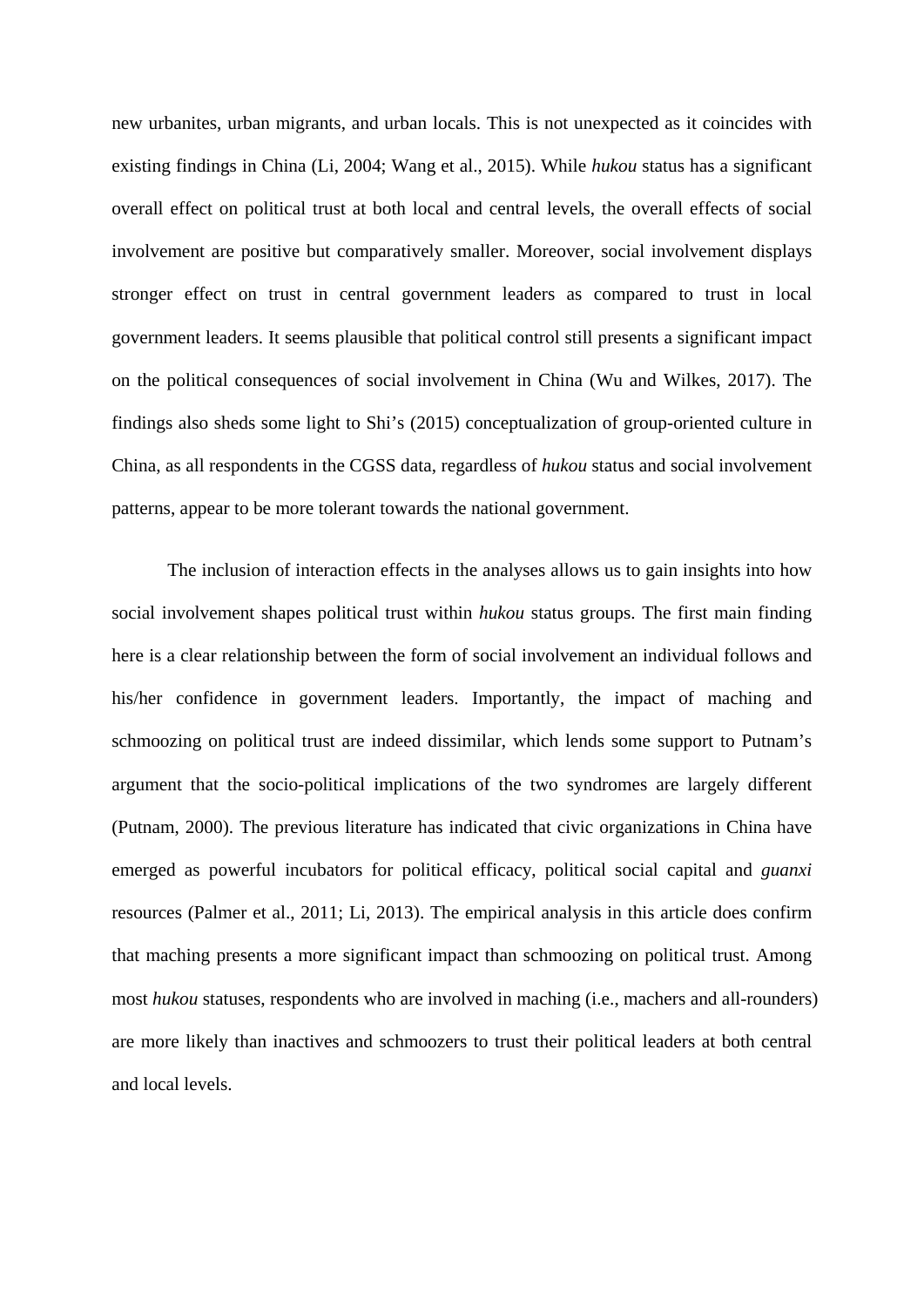Second, while the distinction across different *hukou* status in terms of social trust and political participation has been documented in the past literature (Chen et al., 2015; Wang et al., 2015; Li, 2016), our analysis is able to extend scholarly understanding by identifying *hukou* differences in relation to the effect of social involvement on political trust. Such differences are particularly evident between rural and urban migrants who are often identified as disadvantaged people and urban locals and new urbanites that are higher in the social status. On the one hand, this study finds that migrants who are active in maching exhibit low confidence in their local leaders. A possible explanation is that machers with migrant background are more likely to experience various forms of institutional discriminations than their inactive counterparts, which shapes their orientations towards the authority and selfinterest via formal social and political activities (Shi, 2015). It seems plausible that they are more likely to find themselves in confrontation with local officials, who often 'bear the brunt of citizens' anger' for scandals or bad policy implementation as a result of political control (Cui et al., 2015).

The CGSS data also suggests that both rural and urban migrants are considerably less likely than established urbanites to be involved in political and community organizations, both of which tend to be important mechanisms for essential political capital and *guanxi*  resources. On the other hand, the relationship between social involvement and political trust at the national level is more consistent. Although migrants who are classified as machers and all-rounders tend to be distrusting of local government leaders, they appear to be significantly more trusting of central government leaders relative to other migrants who are inactive in social involvement. The variations across different *hukou* statuses tend to echo Treiman's (2012) observation that the distinctions between local and non-local and between rural and urban *hukou,* have led to many 'parallel lives' and become the major source of social division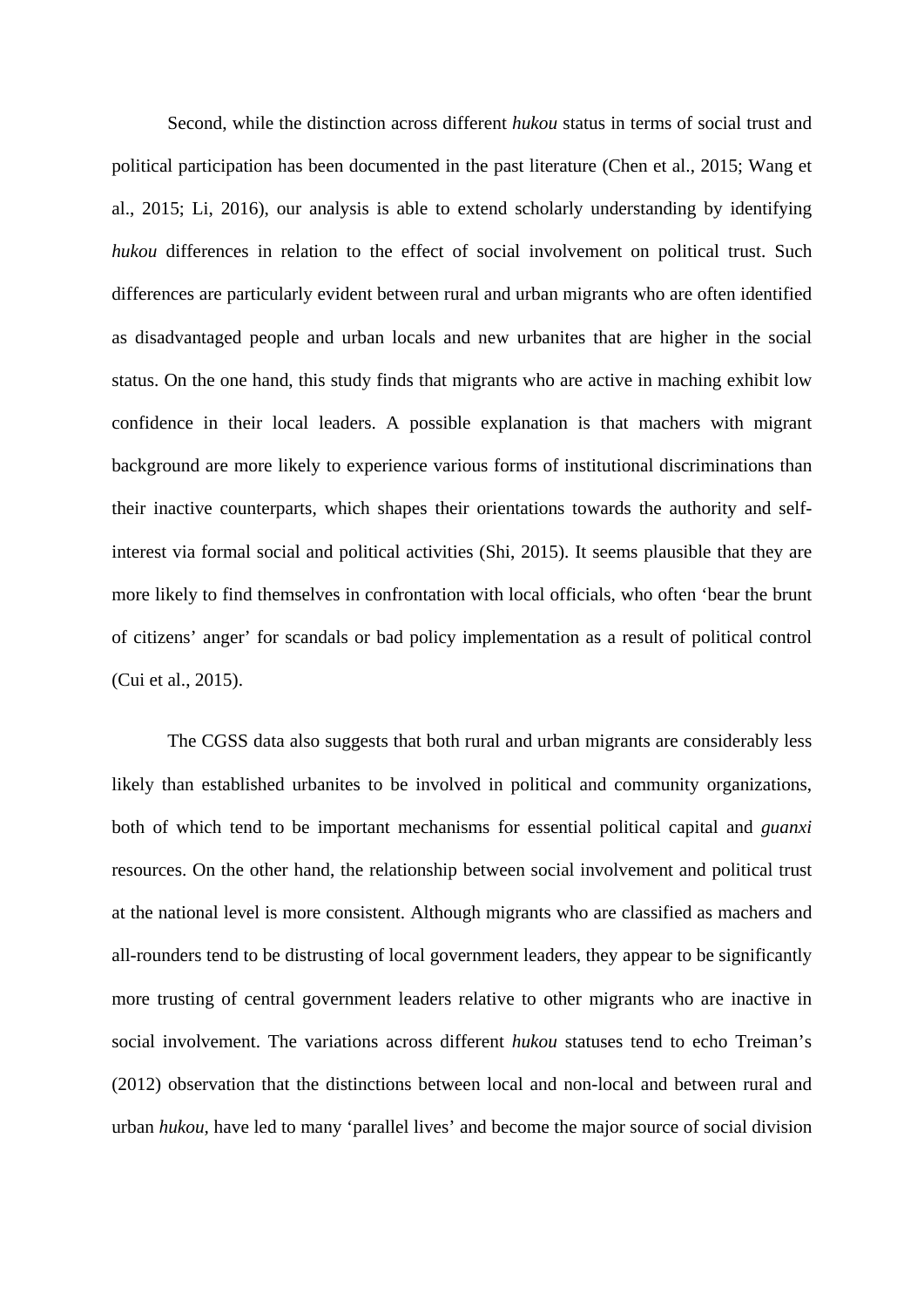in the Chinese city. Such division, as shown in this study, is also evident in social involvement and citizen-authority relationship.

As such, these findings reveal the underlying implications of the dynamics of social involvement and *hukou* status on political trust, which the existing political trust literature has failed to address. We would argue that social stratification in China cuts deep into the realm of maching and schmoozing in China and that the form of social involvement an individual adopts, together with his or her *hukou* status and migration conditions play an important role in shaping political trust.

We conclude by discussing the limitations of our study. As discussed earlier, our measurement strategies of maching and schmoozing may not cover all domains related to these concepts. Then, as is common with the use of cross-sectional data like the CGSS, it is difficult to gauge potential causalities between social involvement and political trust. Due to the restriction of our sample size, this article does not ground its findings in some key contextual factors such as regions, migration experience, and political capital, which may potentially impact the interpretation of these findings. We would also need to explore the mechanism through which maching negatively affects trust in local government leaders. Further investigation is needed to explore, for example, how the interaction and the dynamics of traditional and modern cultural values in times of China's social change may affect the incentives for maching and schmoozing in China (e.g. Shi, 2015). That said, it is important to emphasize that our classification of types of social involvement has empirical purchase in that the differences among these types have proven to have a significant impact on Chinese political society. Findings of this study may be used to initiate a broader, more in-depth examination of how government officials at different levels in China might be working to shape and direct social integration of citizens, especially those moving into their jurisdictions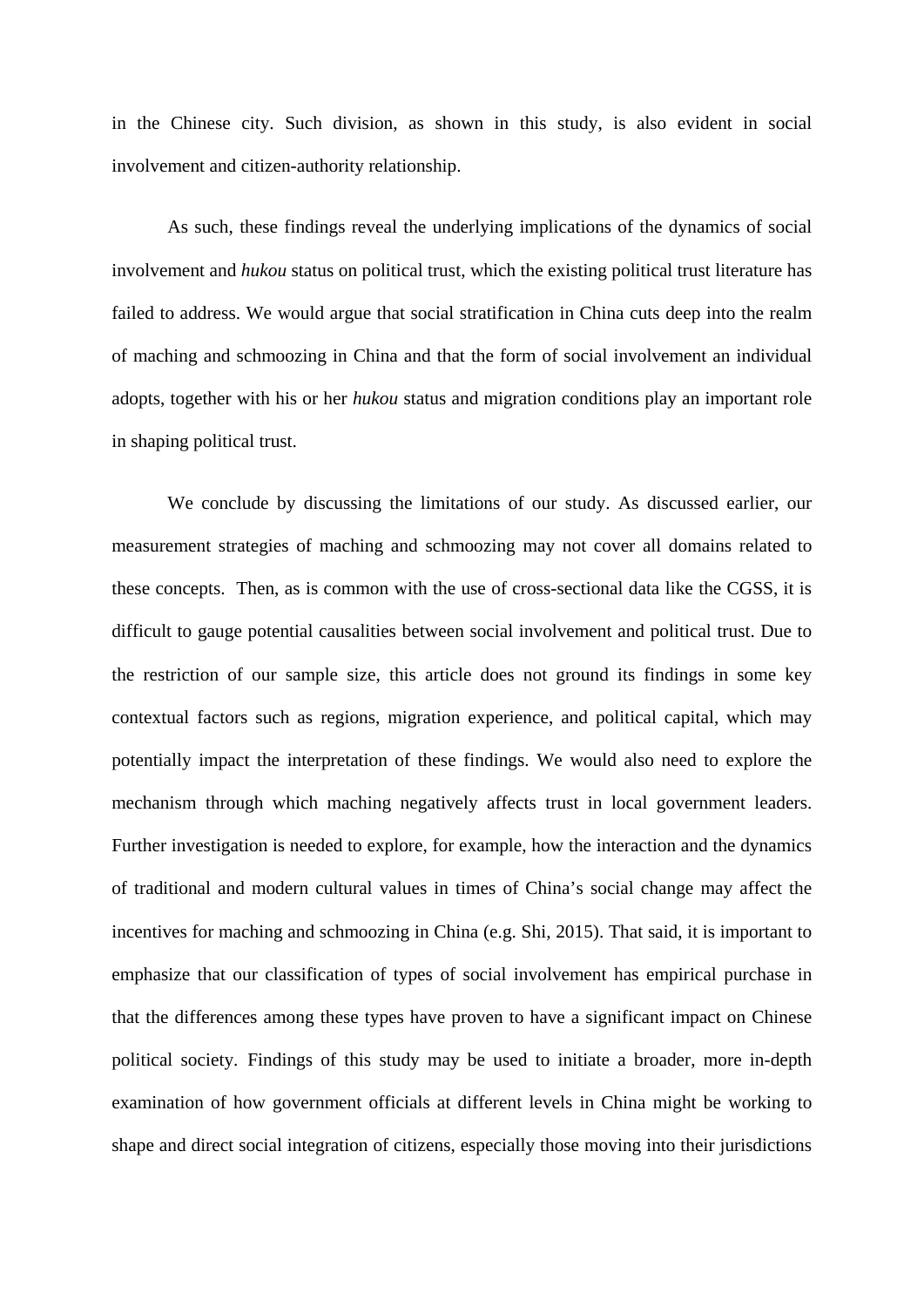from elsewhere. Therefore, we would argue that the concepts of maching and schmoozing and our elaboration of these concepts in China deserve future attention, which particularly entails qualitative research that explores the mechanisms through which Chinese social life affects and responds to government leaders and actions.

#### **Funding**

This study is supported by the Hallsworth China Political Economy Fund.

## **Notes:**

1. For example, scholars have noted that hierarchical trust is to a large extent a result of political control, particularly in the form of censorship, in that state-owned media in China tend to use local level officials and institutions as scapegoat in order to mobilize popular support for the central government (Li, 2016; Wu and Wilkes, 2017). Meanwhile, other studies have pointed towards a salient cultural impact on political trust in China. Owing to the influence of Confucian tradition, many Chinese believe that their relationship with the authority should be hierarchical and that it is a responsibility and expected virtue of the central leaders to serve as 'guardians' to protect the general public from corrupt local government officials (Li, 2004; Shi, 2015). The group-oriented culture also encourages individuals to tolerate policies that hurt their interests but benefit the collective majority (Shi, 2015; Wu and Wilkes, 2017). Consequently, it is perhaps not a surprise that, as an empirical matter, Chinese citizens appear to be much more critical of local authorities in evaluations of government policies performance (Cui et al., 2015).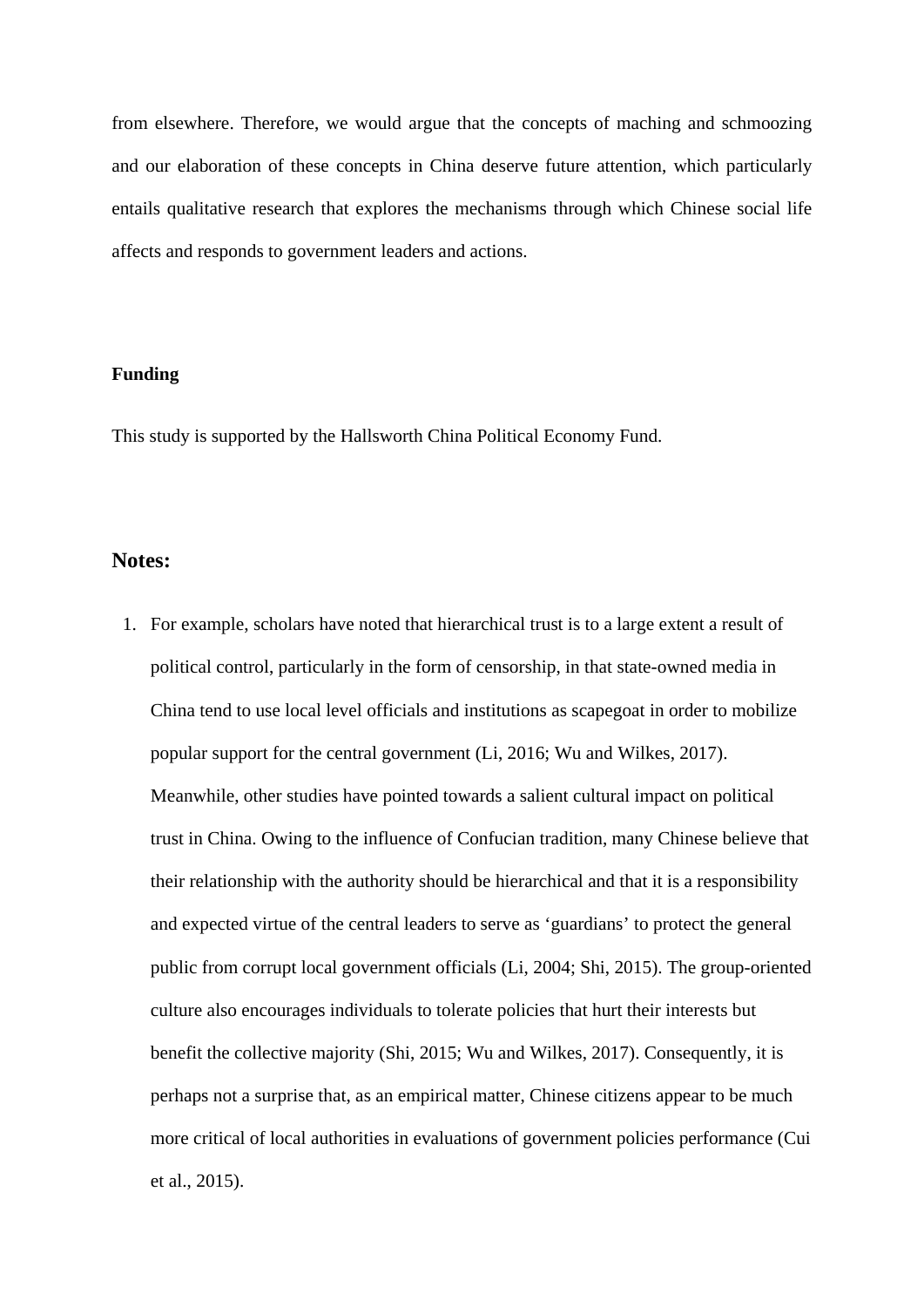- 2. Interestingly, Li (2004) has found that, while the majority of peasants tend to trust the central government's 'willingness' to achieve good governance, many fewer believe that the central government is capable of achieving its goals.
- 3. Putnam's classification of bonding and bridging social capital has also shed some light on differential modes of association (Putnam, 2000: 22-23). Many examples of highranking social connections in China such as networks of relatives and close friends may also fall into the category of bonding social capital as they are often pre-set and tend to be highly exclusive. Low-ranking connections may also become sources of bridging social capital in some ways as they tend to be inclusive of an extensive range of relational links. Academics following instrumental approaches to social capital have found that, in China, bonding social capital is often more useful than bridging social capital in terms of economic outcomes such as employment and social mobility (Li, 2011).
- 4. Arguably, the measures for maching and schmoozing overlap to some extent. Schmoozing, for example, are very likely to be cultivated in a formal organization. Putnam himself also mentioned that some social settings may fall into a gray area between the formal and the informal (Putnam, 2000: 94). Empirically, however, a number of studies have shown that the nature and implications of formal civic engagement and informal social life still are largely distinct (Putnam, 2000; Li and Marsh, 2008; Palmer et al., 2011). Accordingly, we would argue that it is reasonable to determine the two types of social involvement by distinguishing between formal associational participation and informal social connectedness.
- 5. An important point to grasp here is that some contextual factors are shown to be important determinants of political trust (Model 3 in Tables 3 and 4). In regard to the effects of control variables in these two models, we find that age is negatively associated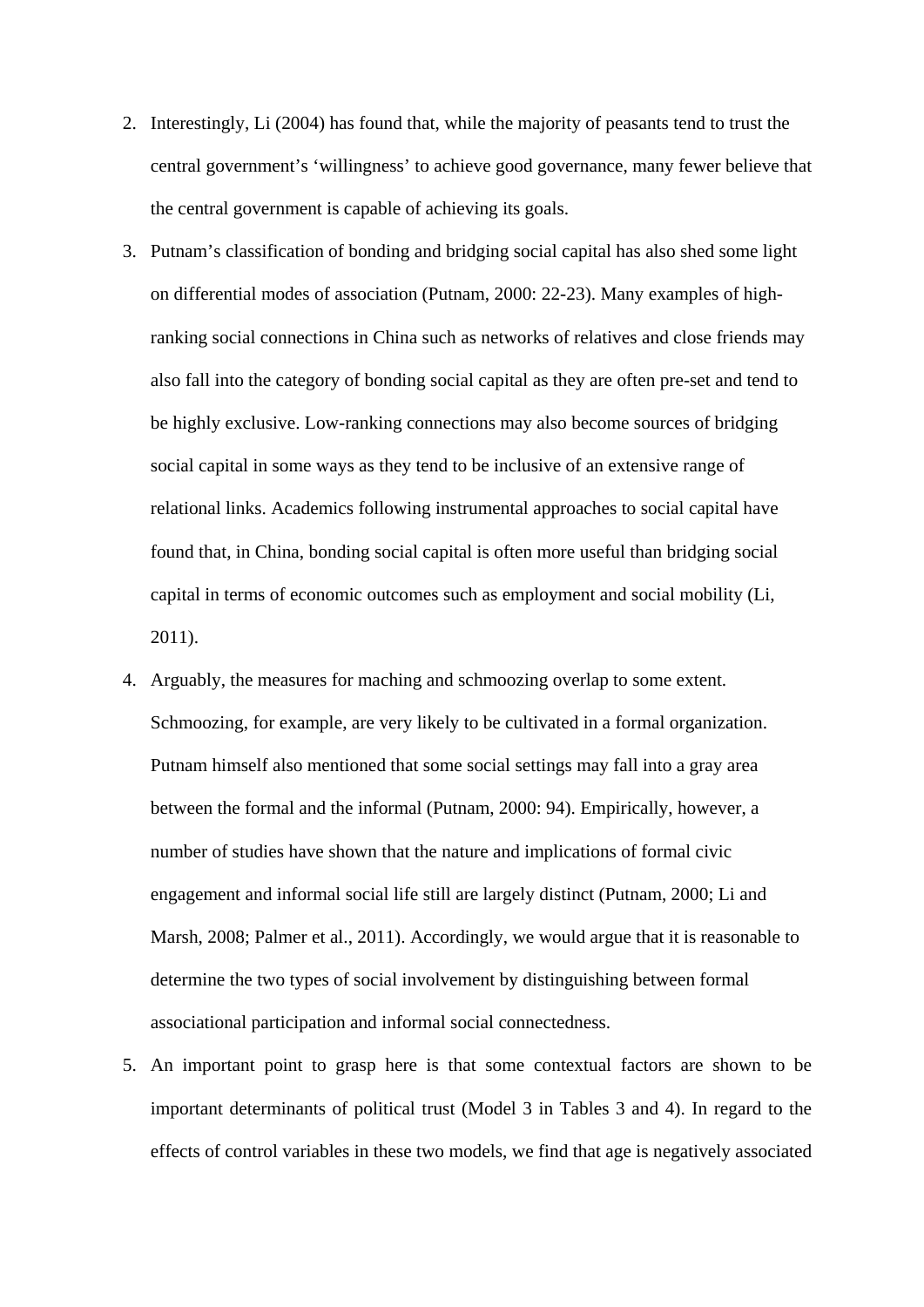with political trust at both local and central levels. Women are significantly more likely than men to trust local government leaders, while the effect of gender is weak in the model for trusting central government leaders. In both analyses, CCP members are not surprisingly significantly more trusting than non-members. The effect of education is rather different in the two models. On the one hand, it displays a moderate association with trusting central government leaders. On the other hand, individuals whose qualification are degree or higher appear to have a significantly lower level of trust in local government leaders as compared to other respondents.

6. To explain this distinctive pattern, we pay closer attention to the specific types of formal organizations associated with machers among rural migrants and urban migrants. Compared to urban locals and new urbanites, we notice that rural migrants and urban migrants are nearly 10% less likely to report active involvement in 'political' and 'community/neighbourhood' organizations. While maching among urban locals and new urbanites are more common in these two types of organizations, most migrants who are machers tend to be members of 'religious', 'alumni, or 'occupational/professional' organizations. The analysis is unable to test the effects of belonging to these organizations on trust in local government leaders. Therefore, further research is required to examine whether certain types of associational participation in China may improve or undermine political trust at local levels, as well as to investigate the relevant underlying mechanisms.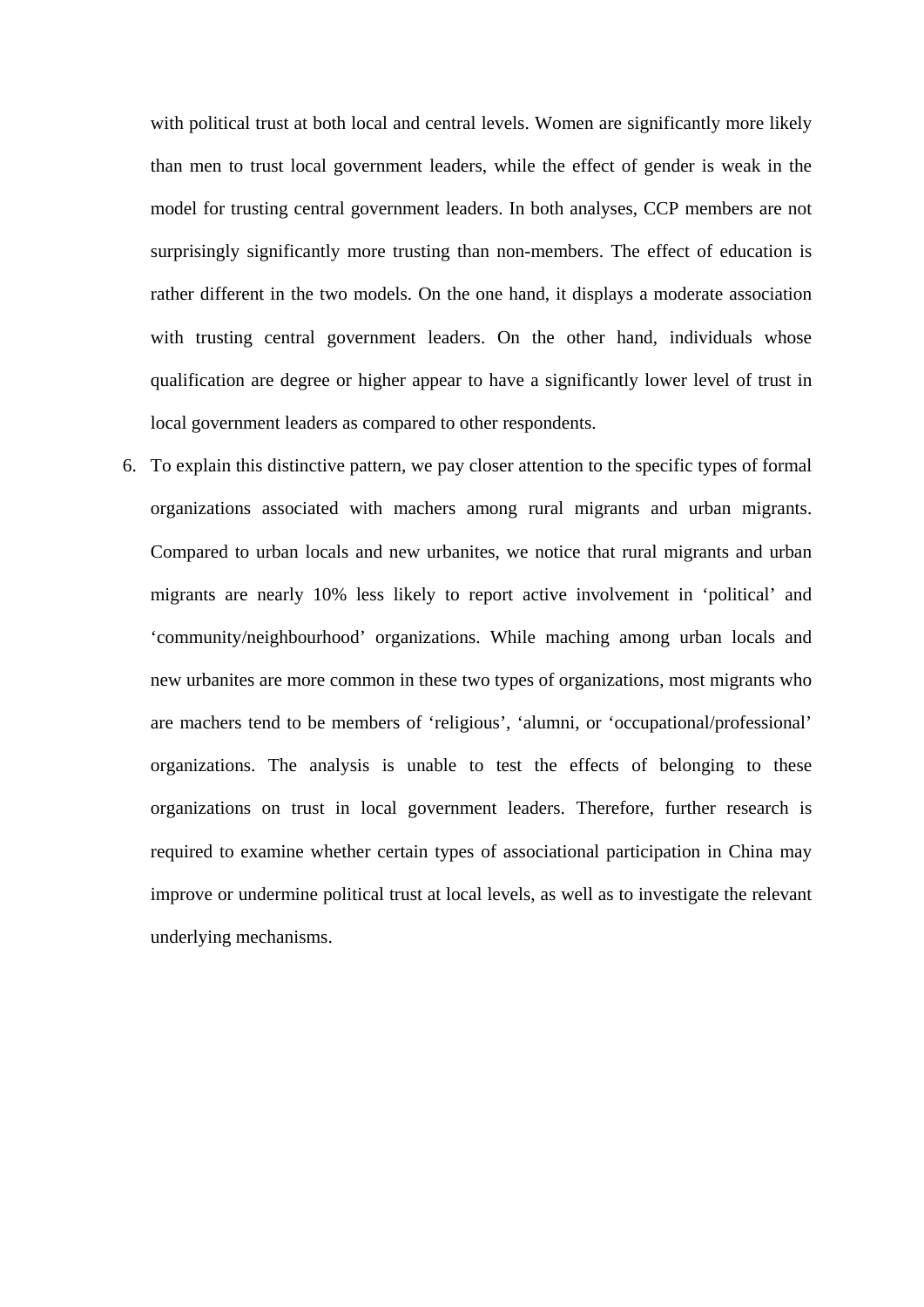## **References**

- Bäck, Maria and Elina Kestilä-Kekkonen (2008) Social capital and political trust in Finland: An individual-level assessment. *Scandinavian Political Studies* 32(2): 171–194.
- Bian, Yanjie. (2001) Guanxi Capital and Social Eating: Theoretical Models and Empirical Analyses, In: Nan Lin, Karen Cook and Ronald Burt (eds) *Social Capital: Theory and Research*. New York, NY: Transaction Publishers.
- Chen, Jie and Lu Chunlong (2007) Social capital in urban China: Attitudinal and behavioral effects on grassroots self-government. *Social Science Quarterly* 88(2): 422–442.
- Chen, Zhao, Ming Lu and Yiqing Xu (2015) The voice of migrants: How does hukou affect public consciousness and participation in China. *Chinese Journal of Sociology* 1(3): 447–468
- Cui, Ernan, Ran Tao, Travis J Warner and Dali L Yang (2015) How Do Land Takings Affect Political Trust in Rural China? *Political Studies* 63(1): 91–109.
- Delhey, Jan, Kenneth Newton and Christian Welzel (2011) How general is trust in 'most people'? Solving the radius of trust problem. *American Sociological Review* 76(5): 786–807.
- Easton, David (1965) *A systems analysis of political life*. New York: Wiley.

Erikson, Robert and John Goldthorpe (1992) *The Constant Flux: Study of Class Mobility in Industrial Societies*. Oxford: Clarendon Press

- Fei, Xiaotong (1992) *From the Soil: The Foundations of Chinese Society*. Los Angeles, CA: University of California Press.
- Hu, Rong (胡荣) Kang Hu (胡康) and Yingying Wen (温莹莹) (2011) 社会资本、政府绩效 与城市居民对政府的信任 [Social capital, government performance and urban residents' trust in government]. *Sociological Studies* 16(1): 96–117.
- Huhe, Narisong (2014) Understanding the multilevel foundation of social trust in rural China: evidence from the China General Social Survey. *Social Science Quarterly* 95(2): 581– 597.
- Keele, Luke (2007) Social capital and the dynamics of trust in government. *American Journal of Political Science* 51: 241–54.
- Li, Lianjiang (2004) Political Trust in Rural China. *Modern China* 30(2): 228–258.
- Li, Lianjiang (2016) Reassessing trust in the central government: Evidence from five national surveys. *The China Quarterly* 225(3): 100–121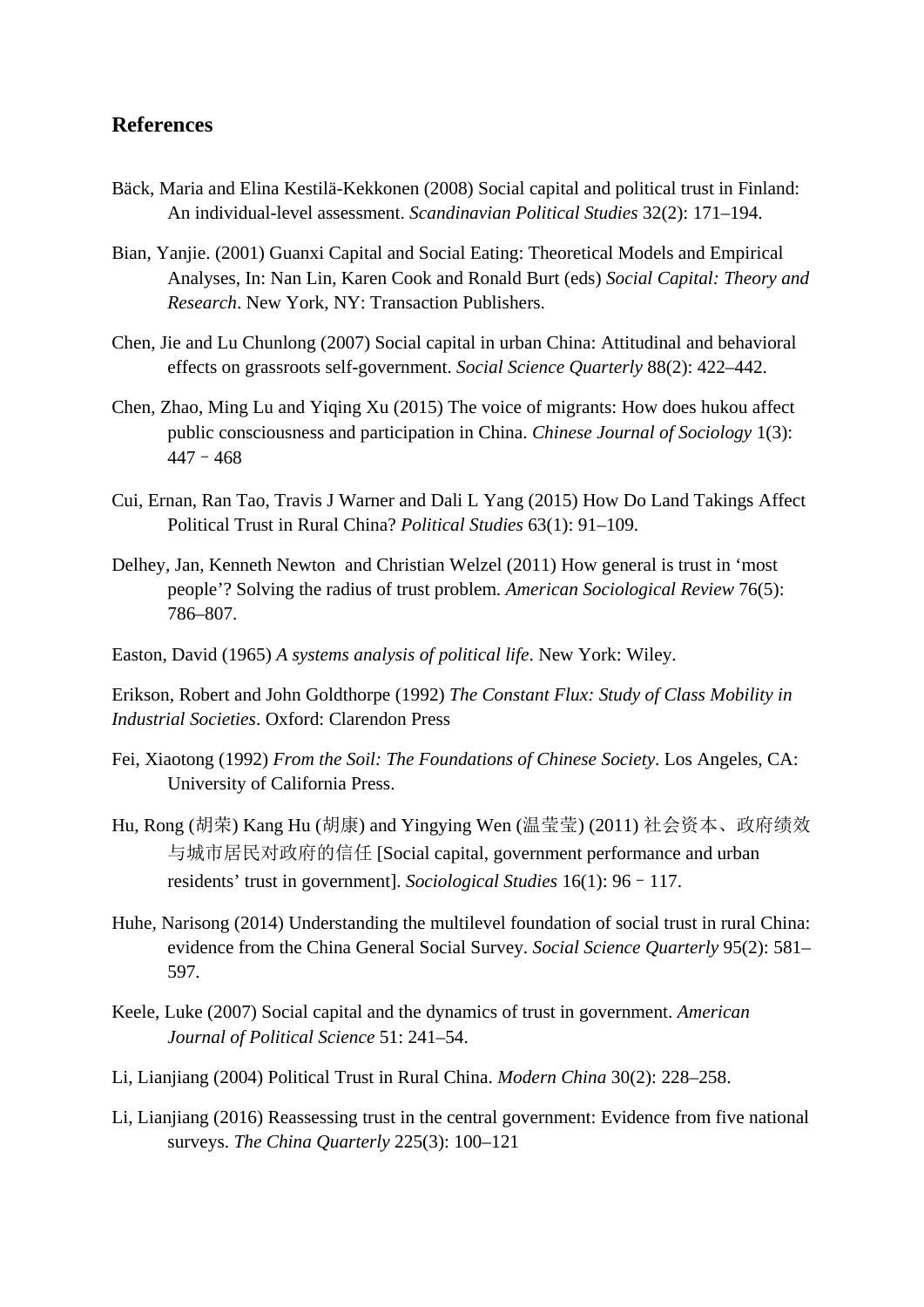- Li, Yaojun (2013) Social class and social capital in China and Britain: A comparative study. *Social Inclusion* 1(1): 59–71.
- Li, Yaojun and David Marsh (2008) New Forms of Political Participation: Searching for Expert Citizens and Everyday Makers*. British Journal of Political Science* 38(2): 247–272
- Liu, Qian , Haifeng Du, Xiaoyi Jin and Ye Cui (2013) Stay or Leave: A study on the role of political social capital on rural-urban migrants' desire to settle in the city. *Chinese Journal of Sociology* 33(4): 103–116.
- McCutcheon, Allan L (2002) Basic Concepts and Procedures in Single- and Multiple-Group Latent Class Analysis. In: Jacques A Hagenaars and Allan L McCutcheon (eds) *Applied Latent Class Analysis,* Cambridge: Cambridge University Press.
- Newton, Kenneth (2001) Trust, social capital, civil society, and democracy*. International Political Science Review* 22(2): 201–214
- Palmer, Neal, Douglas Perkins and Qingwen Xu (2011) Social capital and community participation among migrant workers in China. *Journal of Community Psychology* 39  $(1): 89-105.$
- Putnam, Robert (2000) *Bowling alone: The collapse and revival of American community*. New York: Simon and Schuster.
- Putnam Robert (2007) E pluribus unum: Diversity and community in the twenty-first century. *Scandinavian Political Studies* 30: 137–74.
- Shi, Tianjian (2015) The cultural logic of politics in Mainland China and Taiwan. New York, NY: Cambridge University Press.
- Stolle, Dietlind (1998) Why Do Bowling and Singing Matter? Group Characteristics, Membership, and Generalized Trust. *Political Psychology* 19 (3): 497–525.
- Tao, Ran, Yang Dali L, Li Ming and Lu Xi (2014) How does political trust affect social trust? An analysis of survey data from rural China using an instrumental variables approach. *International Political Science Review* 35(2): 237–253.
- Treiman Donald J (2012) The 'difference between heaven and earth': Urban-rural disparities in well-being in China. *Research in Social Stratification and Mobility* 30(1): 33–47.
- Uslaner, Eric (2012) Measuring generalized trust: In defense of the 'standard' question. In: Fergus Lyon, Guido Möllering and Mark N K Saunders (eds) *Handbook of Research Methods on Trust* Cheltenham: Edward Elgar, 72–81.
- Wang, Zheng, Zhang Fangzhu and Wu Fulong (2015) Social trust between rural migrants and urban locals in China: exploring the effects of residential diversity and neighbourhood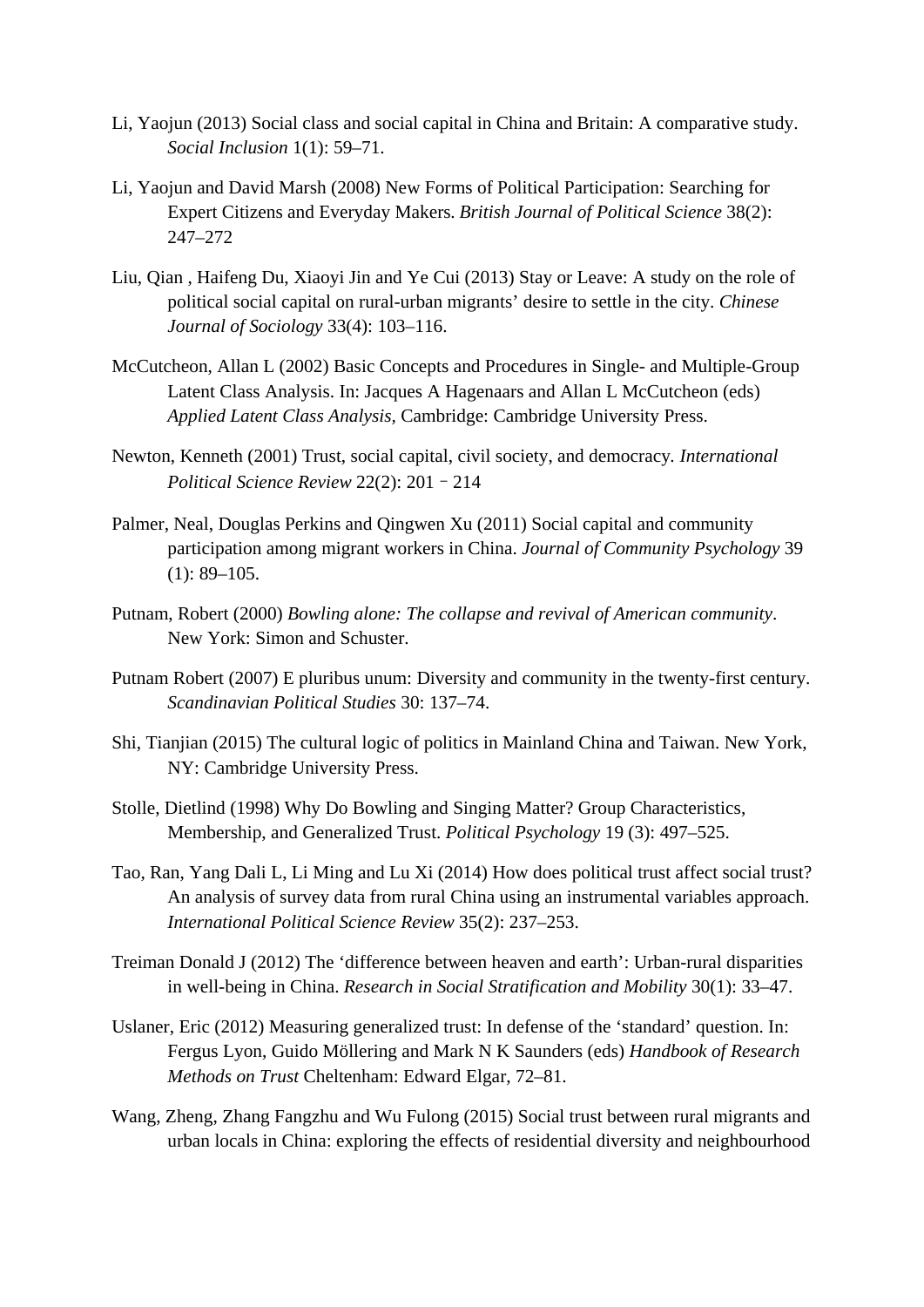deprivation. *Population, Space and Place* 23(1). Available at: <http://onlinelibrary.wiley.com/doi/10.1002/psp.2008/full>

- Wu, Xiaogang and Treiman Donald (2004) The household registration system and social stratification in China: 1955–1996. *Demography* 41(2): 363–384.
- Wu, Cary and Rima Wilkes (2017) Local-national political trust patterns: Why China is an exception. *International Political Science Review*. Available at: <http://journals.sagepub.com/doi/pdf/10.1177/0192512116677587>

#### **Author biography**

Yinxuan Huang is a research associate based at Manchester Urban Institute at The University of Manchester. His main research interests are social capital, religion, migration, China, and Britain. He is currently working on a research project on Urbanisation, Migration, and Governance in China.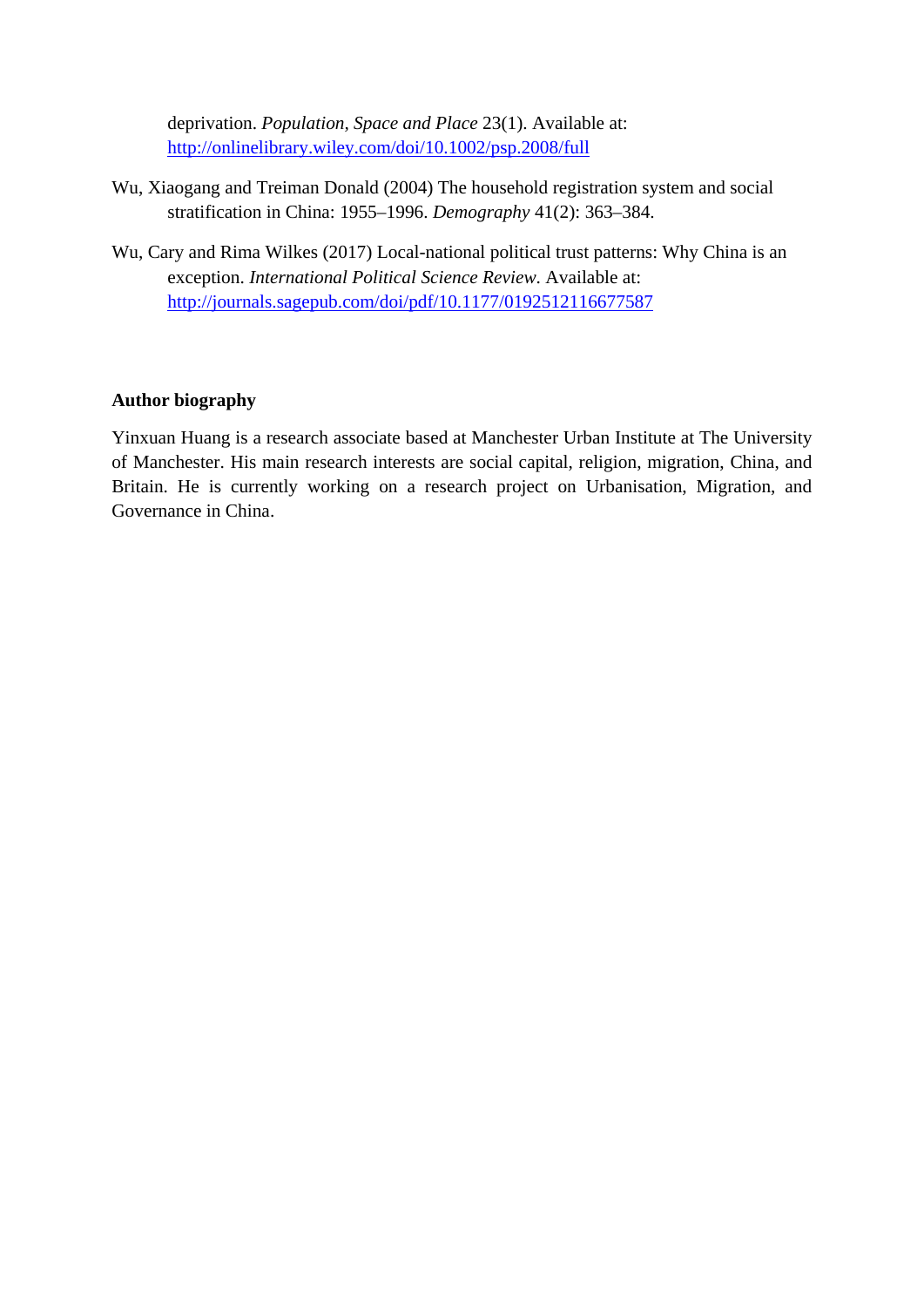## **Tables and Figures**

| #classes | df | Loglikelihood | <b>AIC</b> | <b>BIC</b>          | Entropy | LRT $k-1$ vs. $k$<br><i>p</i> -value |
|----------|----|---------------|------------|---------------------|---------|--------------------------------------|
|          | 9  | $-10398.387$  | 20814.773  | 20868.168           |         | -                                    |
| 2        | 27 | -9135.043     | 18308.085  | 18420.807           | 0.975   | 0.000                                |
| 3        | 44 | -8558.499     | 17074.997  | 17247.046           | 0.911   | 0.000                                |
| 4        | 61 | -8438.533     |            | 16965.066 17136.442 | 0.811   | 0.075                                |
| 5        | 78 | $-8406.112$   | 16951.764  | 17191.565           | 0.551   | 0.016                                |

**Table 1a. Model fit of latent class measurement on social involvement**

**Table 1b. Estimated size of the latent classes and the conditional probabilities of membership (N=5,800)**

|                                                            |       | <b>Latent class</b> |       |       |
|------------------------------------------------------------|-------|---------------------|-------|-------|
|                                                            | 1     | $\overline{2}$      | 3     | 4     |
| <i>Relative size</i> $(\%)$                                | 0.358 | 0.501               | 0.052 | 0.089 |
| Political                                                  | 0.001 | 0.005               | 0.459 | 0.201 |
| Community/neighbourhood                                    | 0.002 | 0.048               | 0.367 | 0.312 |
| Social services                                            | 0.000 | 0.015               | 0.045 | 0.391 |
| Social movement                                            | 0.000 | 0.071               | 0.357 | 0.073 |
| Religious                                                  | 0.000 | 0.002               | 0.212 | 0.255 |
| Alumni                                                     | 0.001 | 0.014               | 0.181 | 0.096 |
| <b>Trade Union</b>                                         | 0.000 | 0.003               | 0.278 | 0.025 |
| Occupational/professional                                  | 0.000 | 0.090               | 0.142 | 0.006 |
| Leisure, entertainment, and sports                         | 0.000 | 0.068               | 0.075 | 0.397 |
| Visiting with relatives who do not live with you           | 0.000 | 0.518               | 0.008 | 0.193 |
| Visiting with friends or acquaintances                     | 0.001 | 0.682               | 0.051 | 0.321 |
| Socialising or hanging out with neighbours                 | 0.000 | 0.357               | 0.011 | 0.276 |
| Socialising or hanging out with friends or other<br>people | 0.003 | 0.675               | 0.017 | 0.339 |

*Note:* Data from CGSS 2012. Shaded cells are conditional probabilities greater than 0.300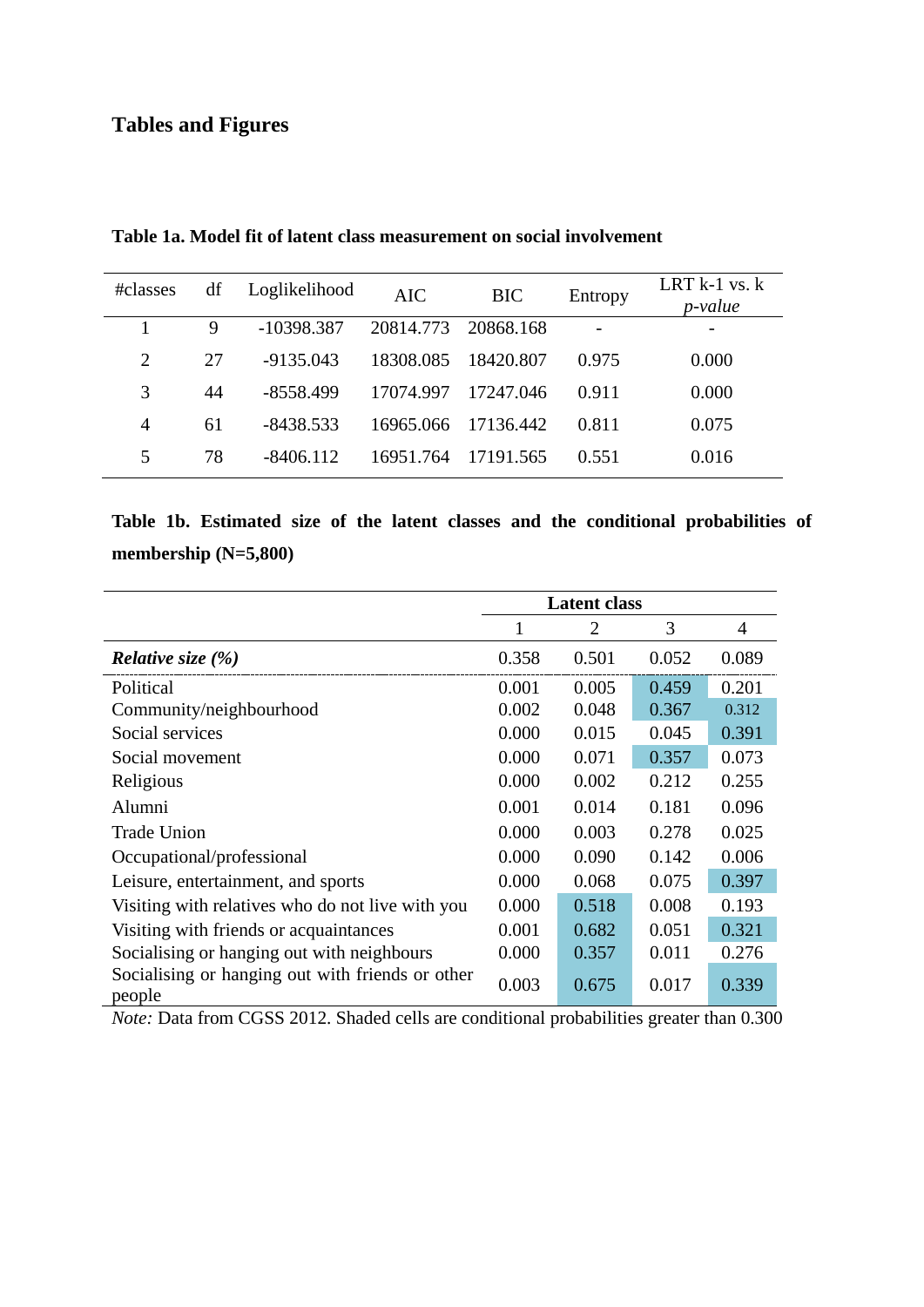|                                   | Schmoozing  | Maching     | All-round   |
|-----------------------------------|-------------|-------------|-------------|
| <b>Hukou</b> status               |             |             |             |
| Rural migrants                    | $0.563**$   | 0.172       | 0.086       |
| New urbanites                     | 0.271       | $0.829***$  | $0.598**$   |
| Urban migrants                    | 0.258       | 0.012       | $0.423*$    |
| Urban locals                      | $0.426*$    | $0.702**$   | $0.660**$   |
| Age group                         |             |             |             |
| 18 to 30                          | $0.400*$    | $-0.417*$   | 0.157       |
| 31 to 45                          | $-0.311*$   | 0.282       | 0.125       |
| 46 to 60                          | $-0.342*$   | $0.513**$   | 0.060       |
| <b>Gender</b>                     |             |             |             |
| Female                            | $0.573**$   | $-0.742***$ | $-0.442*$   |
| Partnership                       |             |             |             |
| Unpartnered                       | 0.018       | 0.287       | 0.215       |
| <b>CCP</b> member                 |             |             |             |
| Yes                               | 0.108       | 1.498***    | 1.210***    |
| <b>Educational qualifications</b> |             |             |             |
| Degree or above                   | 0.077       | 1.889***    | 1.712***    |
| Senior high                       | $0.816***$  | 1.455***    | 1.280***    |
| Junior high                       | $0.470*$    | $0.551**$   | $0.873***$  |
| <b>Occupation</b>                 |             |             |             |
| Service                           | 0.389*      | 1.017***    | $0.995***$  |
| Routine non-manual                | $0.411*$    | $0.685**$   | $0.742***$  |
| Manual                            | $-0.003$    | 0.196       | 0.186       |
| Other                             | $-0.116$    | $-0.203$    | $-0.011$    |
| Home ownership                    |             |             |             |
| Homeowners                        | $-0.098$    | $0.521*$    | 0.122       |
|                                   |             |             |             |
| Constant                          | $-1.575***$ | $-3.999***$ | $-3.712***$ |
| Pseudo $R^2$                      |             | 0.120       |             |
| $\mathbf N$                       |             | 5,802       |             |

**Table 2. Multinomial logistic regression coefficients for types of social involvement (base group: 'inactive')**

*Note*: Data from CGSS 2012. Reference groups are rural residents, 61 or above, male, partnered, non-CCP members, illiterate or with elementary education, and are agricultural workers and Other.\*p<0.05; \*\*p<0.01; \*\*\*p<0.001.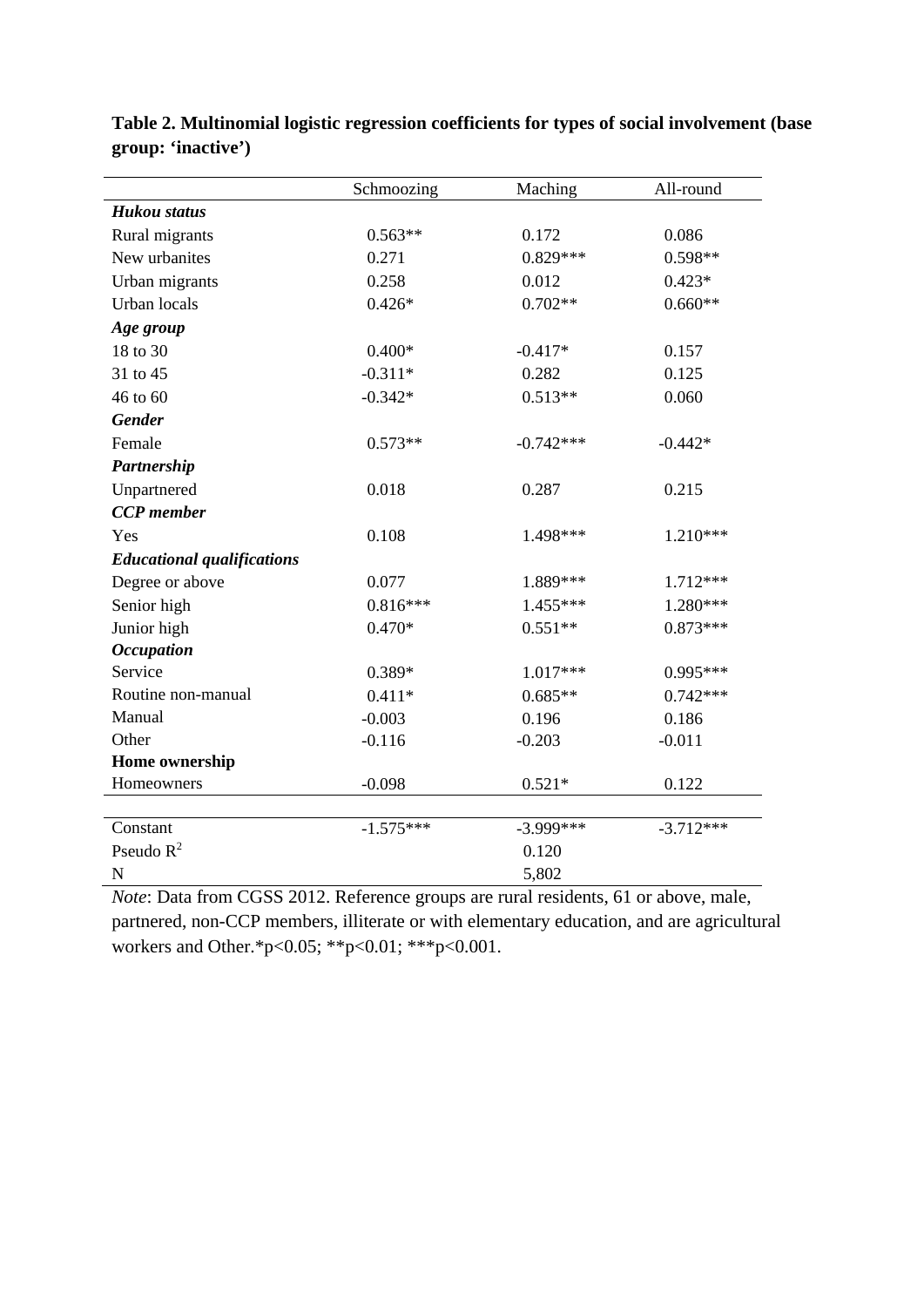|                                                    | Model 1     | Model 2        | Model 3    |
|----------------------------------------------------|-------------|----------------|------------|
| Hukou status (ref: rural residents)                |             |                |            |
| Rural migrants                                     | $-0.403**$  | $-0.195$       | $-0.068$   |
| New urbanites                                      | $-0.501***$ | $-0.412***$    | $-0.297*$  |
| Urban migrants                                     | $-0.489***$ | $-0.396***$    | $-0.301*$  |
| Urban locals                                       | $-0.443***$ | $-0.372*$      | $-0.120$   |
| <b>Forms of social involvement (ref: inactive)</b> |             |                |            |
| Schmoozing                                         | 0.012       | 0.078          | 0.098      |
| Maching                                            | 0.213       | 0.211          | 0.176      |
| All-round                                          | 0.108       | 0.103          | 0.115      |
| <b>Control variables</b>                           | No          | <b>Yes</b>     | Yes        |
| <b>Interaction effects</b>                         | No          | N <sub>0</sub> | Yes        |
| Constant                                           | $0.604***$  | $0.619***$     | $0.577***$ |
| Pseudo $R^2$                                       | 0.012       | 0.040          | 0.043      |
| N                                                  | 5,816       | 5,802          | 5,802      |

**Table 3. Binary logistic regression coefficients of trust in local government leaders: overall effects of** *hukou* **status and social involvement** 

*Note:* Data from CGSS 2012. Control variables are age group, gender, partnership, CCP membership, educational qualifications, and social class. \*p<0.05; \*\*p<0.01; \*\*\*p<0.001.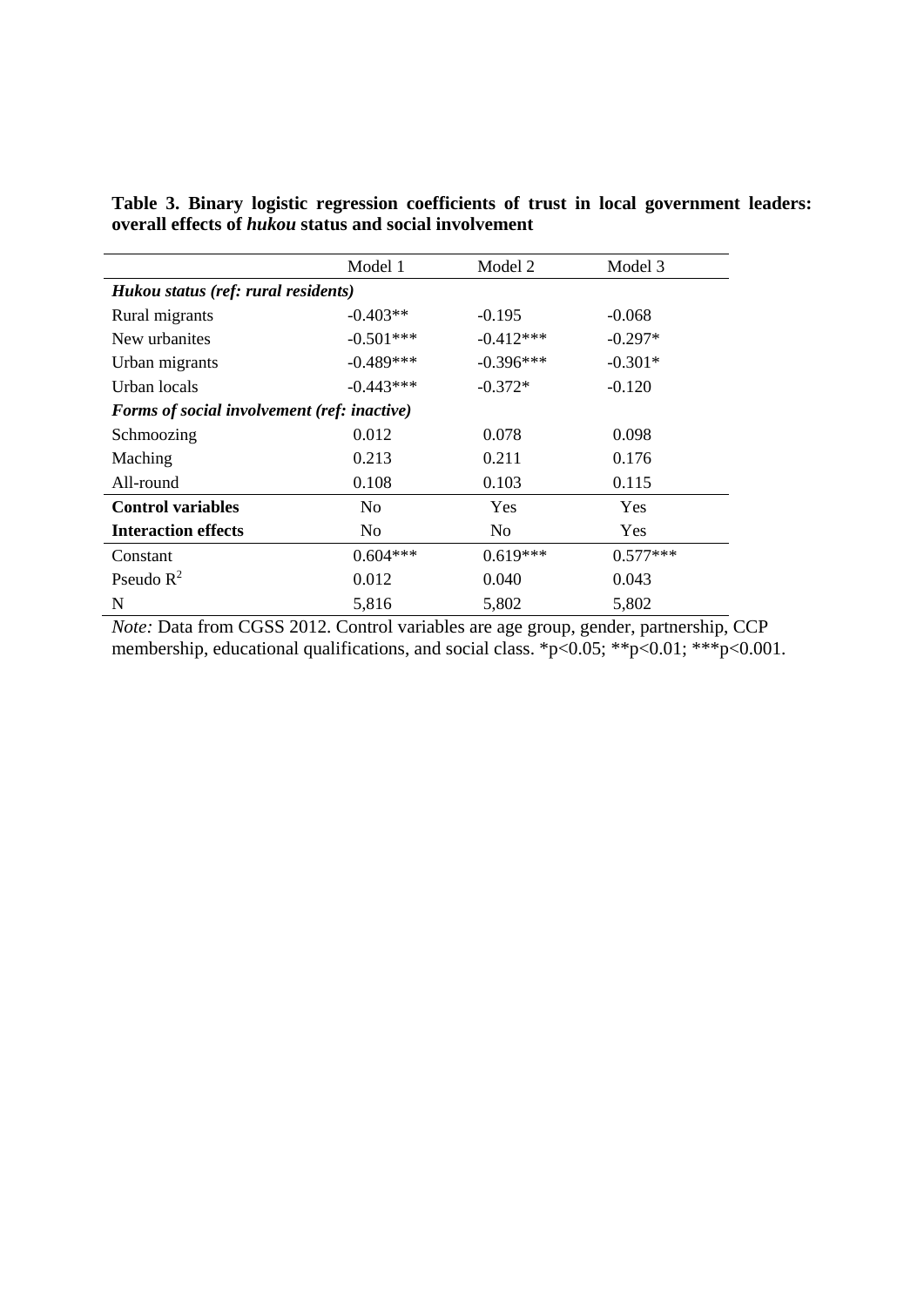|                             | Model 1        | Model 2     | Model 3     |
|-----------------------------|----------------|-------------|-------------|
| Hukou status                |                |             |             |
| Rural migrants              | $-0.567***$    | $-0.460**$  | $-0.296*$   |
| New urbanites               | $-0.580***$    | $-0.489**$  | $-0.316*$   |
| Urban migrants              | $-0.898***$    | $-0.703***$ | $-0.597***$ |
| Urban locals                | $-0.744***$    | $-0.632**$  | $-0.583***$ |
| Forms of social involvement |                |             |             |
| Schmoozing                  | 0.234          | 0.257       | 0.236       |
| Maching                     | $0.427**$      | $0.513***$  | $0.491**$   |
| Both                        | 0.198          | $0.308**$   | $0.334**$   |
| <b>Control variables</b>    | N <sub>0</sub> | Yes         | <b>Yes</b>  |
| <b>Interaction effects</b>  | No             | No.         | Yes         |
| Constant                    | $1.171***$     | 2.206***    | $2.091***$  |
| Pseudo $R^2$                | 0.020          | 0.044       | 0.049       |
| N                           | 5,816          | 5,802       | 5,802       |

**Table 4. Binary logistic regression coefficients of trust in central government leaders: overall effects of** *hukou* **status and social involvement** 

*Note:* Data from CGSS 2012 Control variables are age groups, gender, partnership, CCP membership, educational qualifications, and social class. \*p<0.05; \*\*p<0.01; \*\*\*p<0.001.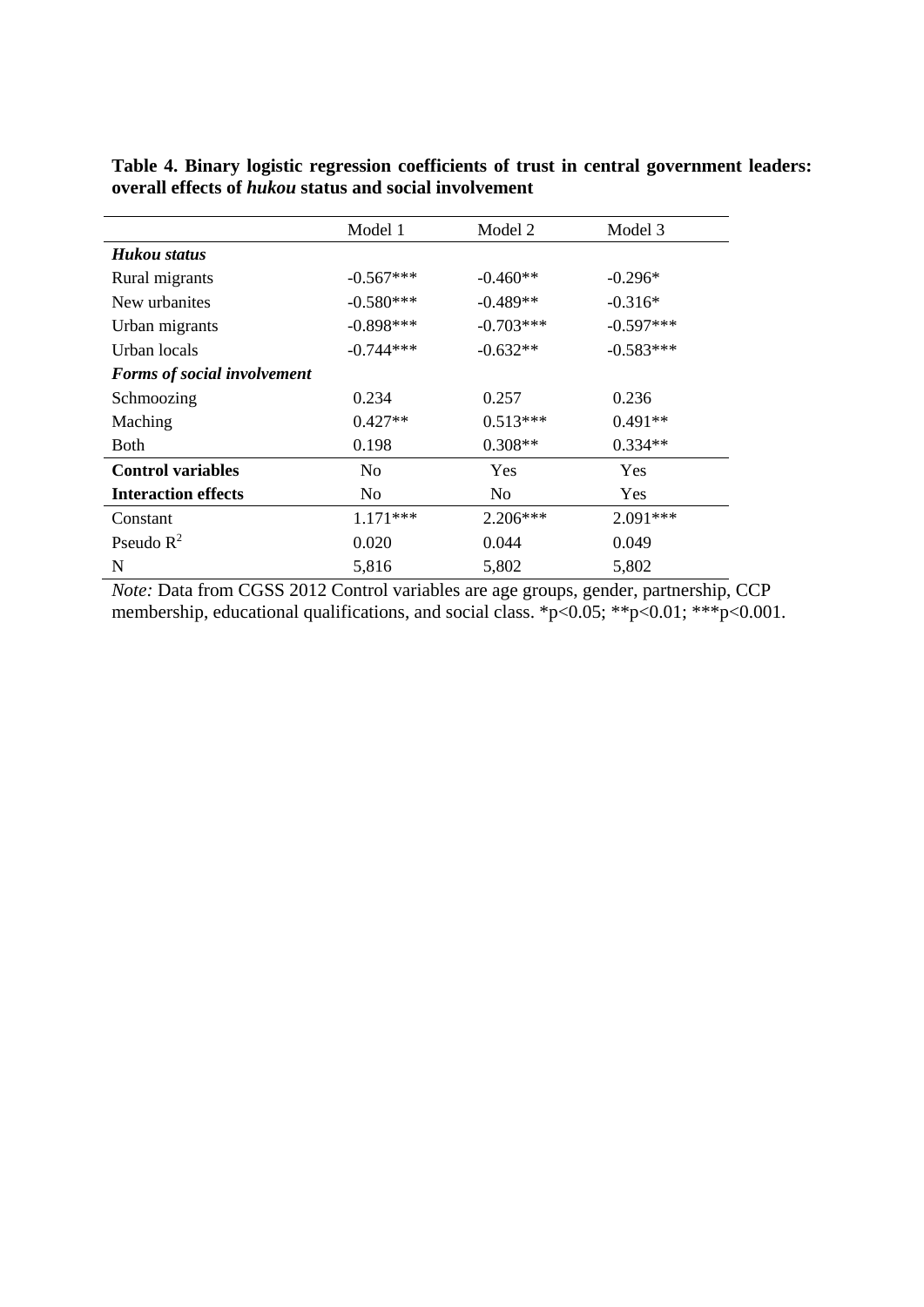

**Figure 1.** Predicted probabilities of trusting local government leaders according to *hukou* status and type of social involvement